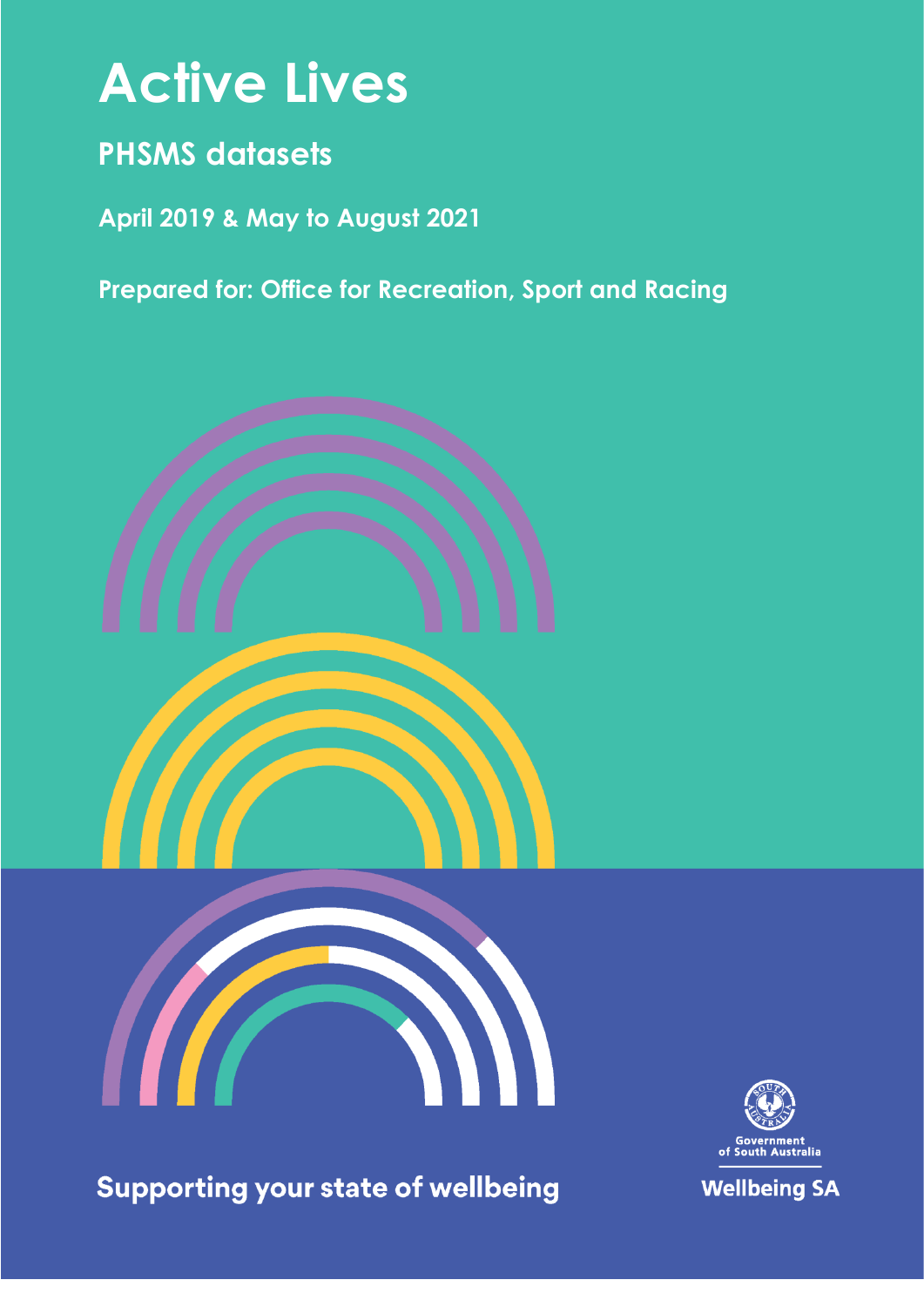## **Table of Contents**

**OFFICIAL** 

 $\overline{2}$ 

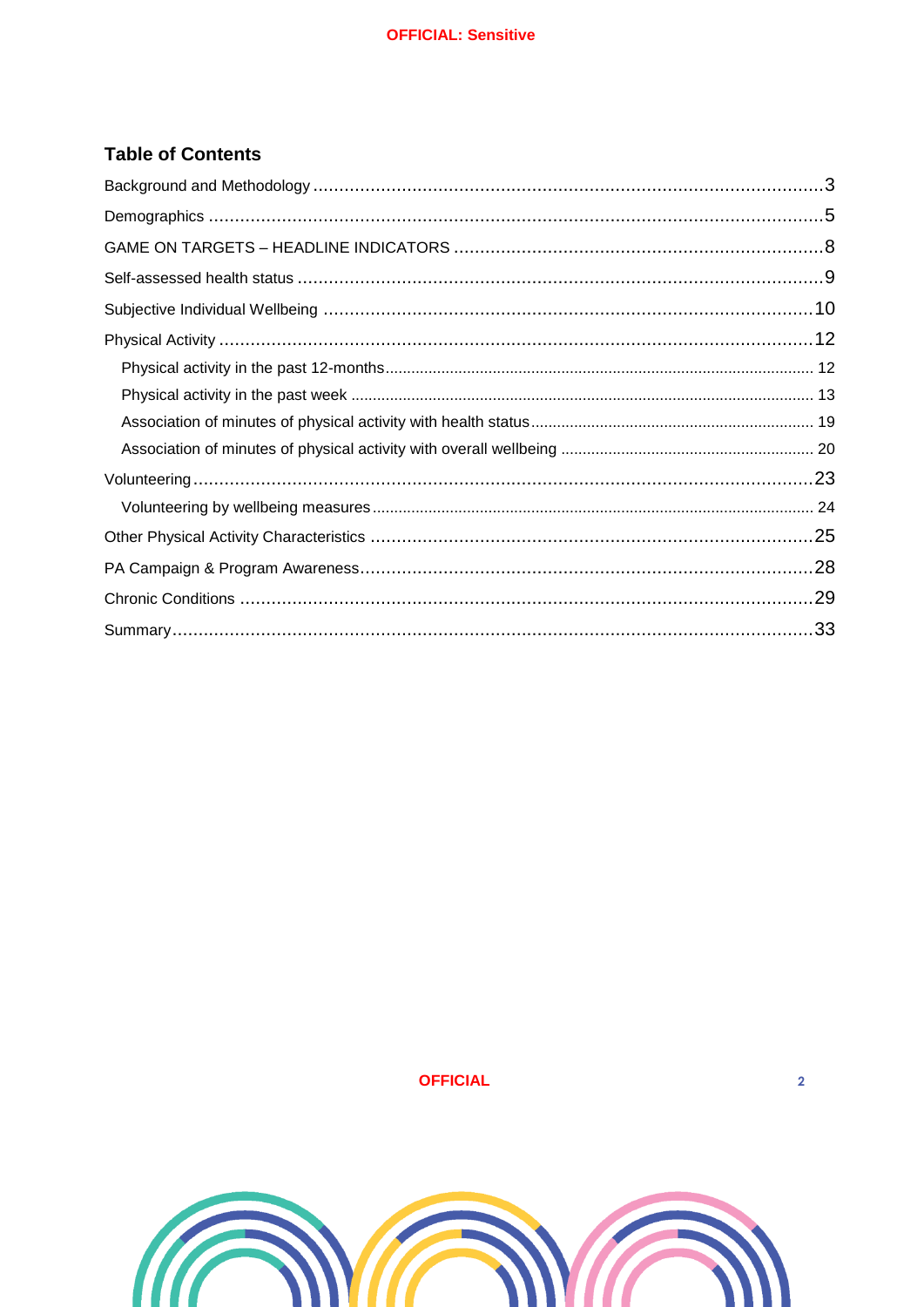## <span id="page-2-0"></span>Background and Methodology

In the May to August 2021 Population Health Survey Module System (PHSMS), a series of questions were asked to provide a comprehensive overview of adult (aged 18+) sport and physical activity in South Australia. The same information was also collected in April 2019 PHSMS. The aims of these questions were to determine:

- How people across different demographics and locations are choosing to get active.
- The rates of volunteering to support sport and physical activity.
- The associations between key demographic variables with and physical activity
- The association between engaging in sport and physical activity and health and overall wellbeing.

The majority of the questions in this survey have been adapted from the 'Active Lives' survey published by Sport England<sup>1</sup>. Additional questions regarding individual's health and wellbeing were included in the survey to investigate their relationship with physical activity. This report presents basic descriptive statistics for each question, as well as differences between engaging in physical activity and selected demographics.

#### **Data collection**

l

The PHSMS sample comprised South Australian adults aged 18 years and over. The PHSMS is a crosssectional population CATI (computer-assisted telephone interview) survey. An Integrated Public Number Database (IPND) sampling technique of mobile phone and landlines are used to collect information from a representative sample of South Australians. The majority of respondents are contacted via mobile phone.

Data for this PHSMS was collected during May to August 2021 and anyone with access to a phone could participate in the survey. This survey has been reviewed and approved by the SA Health Human Research Ethics Committee. All answers are confidential and all results are presented in a form that does not allow any individual's answers to be identified.

#### **Weighting and presentation of data**

The data presented in this report are weighted. Weighting is a technique for adjusting unit record survey data to enable population estimates to be made by statistically increasing or decreasing the numbers of cases with particular characteristics so that the proportion of cases in the sample are adjusted to the population proportion. A technique known as 'raking' was used to weight respondents incorporating various population characteristics (sex, age, area of residence, country of birth, dwelling status, marital status, education level, employment status, household size) designed to more closely reflect the South Australian population using benchmarks derived from the June 2016 ABS Census data.

A general weighting technique using variables such as number of telephone, age, sex, and state (metropolitan/country) was used prior to 2020, therefore the 2019 dataset was weighted using this more simplified technique.

The weighting of data can result in rounding discrepancies or totals not adding. Non-relevant responses such as 'don't know' and 'refused' have not been included in the analysis apart from when it is stated.



**OFFICIAL 3** <sup>1</sup> Sport England (2019). "Active Lives Survey" <https://www.sportengland.org/research/active-lives-survey/>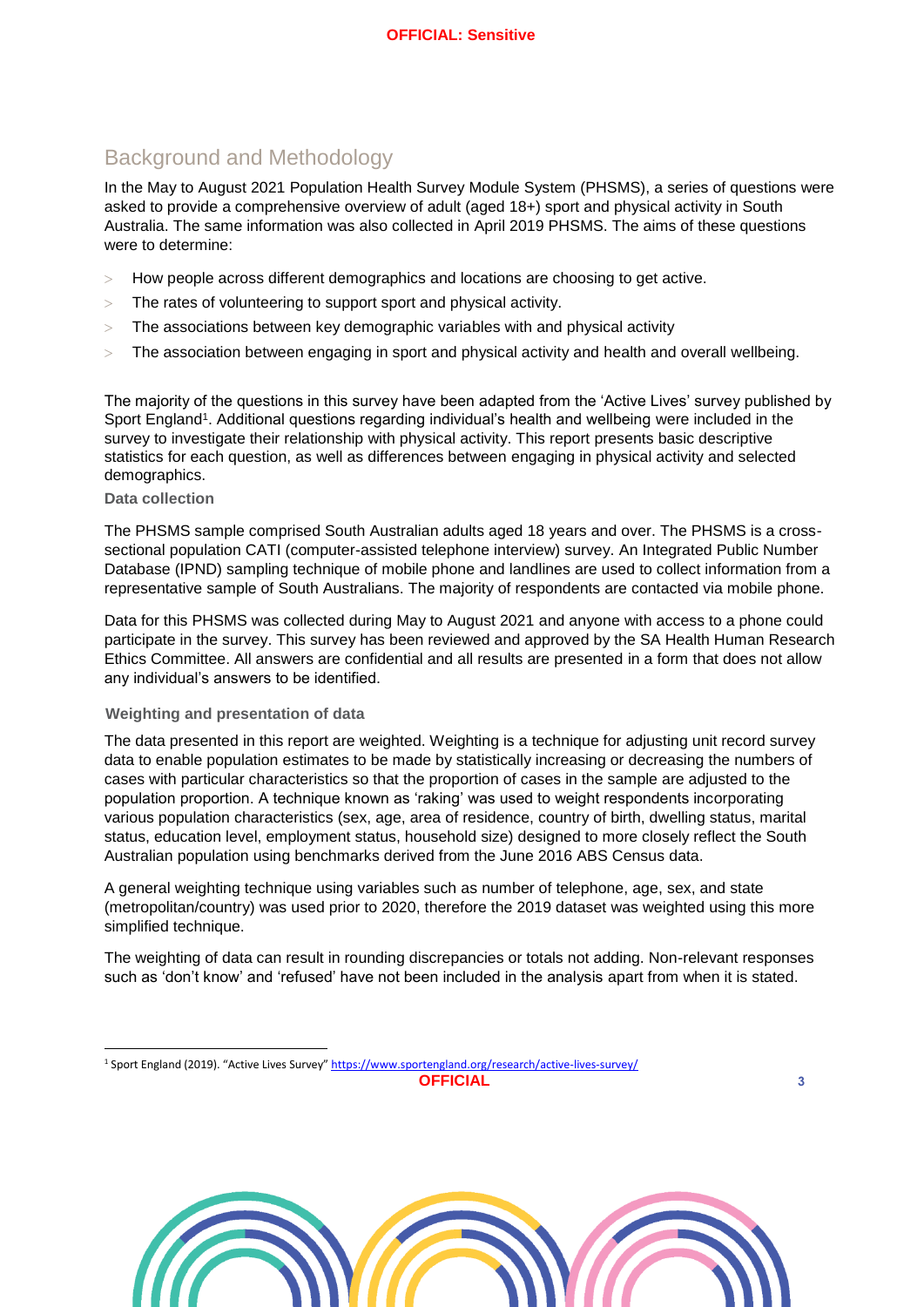#### **Statistical analysis**

Data preparation and analysis were completed using SPSS 24 software. Excel 2010 was used to collate tables. The weighted proportion of people who respond to each category of the attribute are presented in the tables along with the 95% confidence interval. Statistical significance is considered when the 95% confidence intervals for prevalence estimates do not overlap. A confidence interval is a range in which it is estimated that the true population lies.

#### **Presentation of data**

The data presented in this report compares physical activity measures collected in April 2019 (PHSMS) and in May to August 2021 (PHSMS).

#### **Disclaimers**

Data are not age-sex standardised. Different age and sex structures of the population over time may have an influence on prevalence rates. Non-relevant responses such as 'don't know', 'refused', or 'didn't apply' have not been included in the analysis unless stated.

Aboriginal is used in this document respectfully as an all-encompassing term for Aboriginal and Torres Strait Islander people, health and culture.

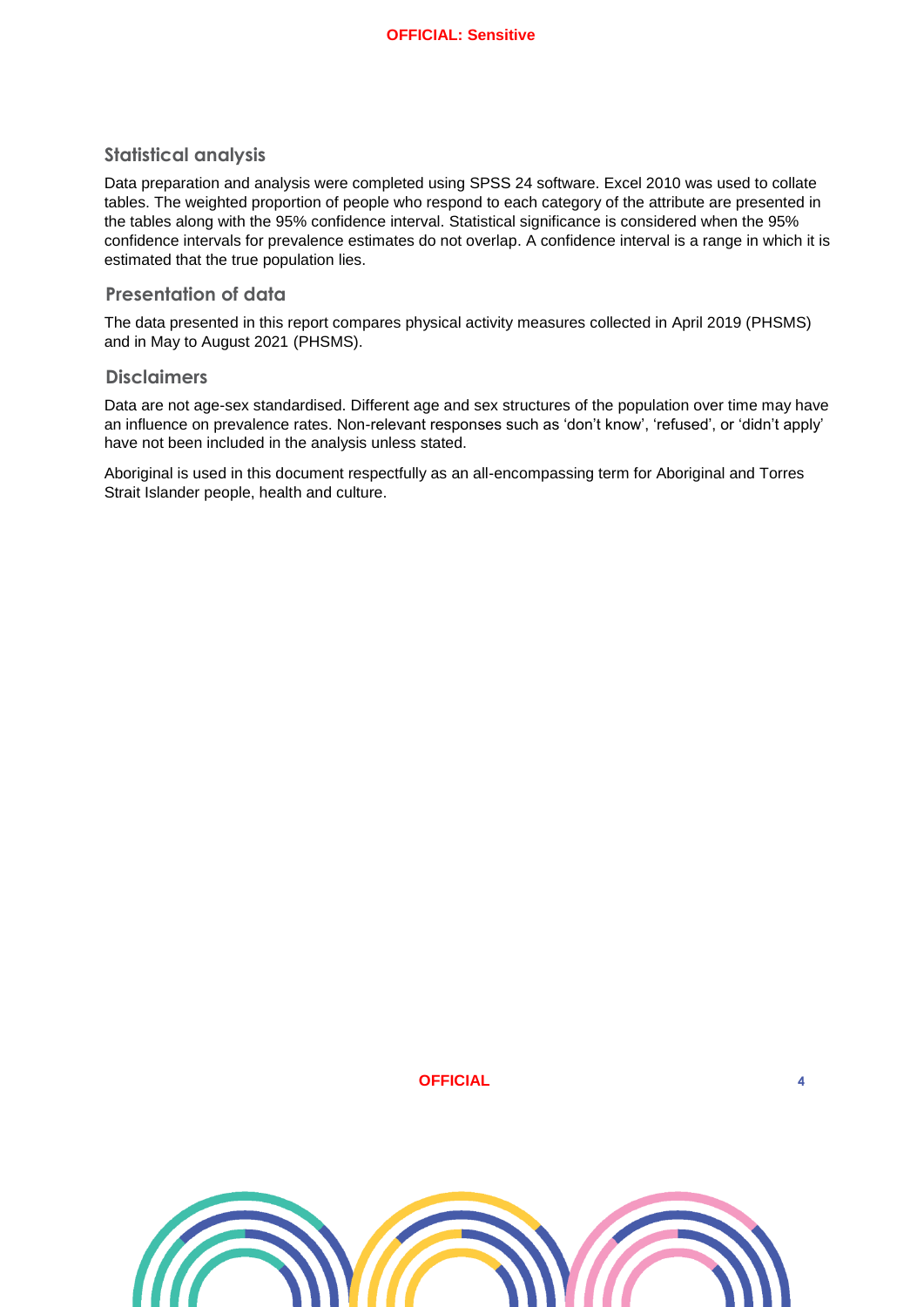## <span id="page-4-0"></span>**Demographics**

The weighted sample of PHSMS April 2019 and May to August 2021 surveys are presented in [Table 1.](#page-5-0)

Of the 3002 respondents aged 18 years and over surveyed in PHSMS May to August 2021, 48.7% were male and 51.3% were female. The majority resided in metropolitan areas (72.4%), were married or living with partner (49.8%), were born in Australia (75.6%), spoke English at home (84.9%), owned or were purchasing their dwelling (67.1%), and did not have any dependents living in their household (73.9%).

Of importance when comparing respondents across both time groups is identifying any differences in the sample.

Respondents from May to August 2021 were more likely to:

- Be aged 18-24 years
- Live in the lowest socioeconomic areas
- Be never married
- Not to have any dependents living in their household
- Be retired or have casual employment
- Have a lower educational level

Respondents from May to August 2021 were less likely to:

- Be aged 45 to 54 and 65 to 74 years
- Be married or living with partner
- Have dependents living in their household
- Be full time employed or engaged in home duties
- Have a degree or higher
- Have a higher household income

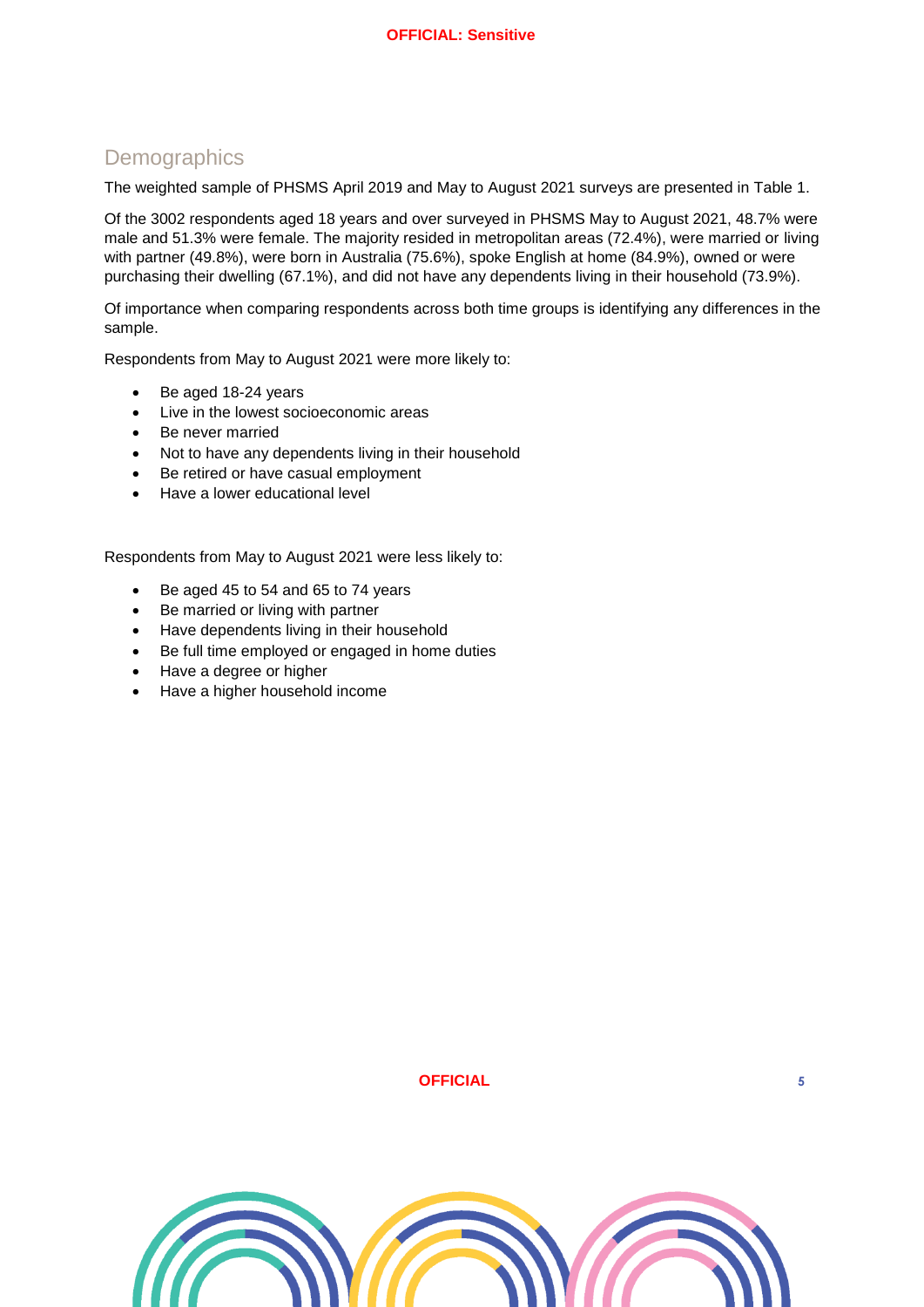|                                        |                  | PHSMS May-August 2021 (n=3002)      | PHSMS April 2019 (n=2999) |                                    |  |
|----------------------------------------|------------------|-------------------------------------|---------------------------|------------------------------------|--|
|                                        | n                | %(95 % CI)                          | n                         | % (95% CI)                         |  |
| Gender                                 |                  |                                     |                           |                                    |  |
| Male                                   | 1461             | 48.7 (46.9-50.5)                    | 1447                      | 48.3 (46.5-50.0)                   |  |
| Female                                 | 1539             | 51.3 (49.5-53.1)                    | 1552                      | 51.7 (50.0-53.5)                   |  |
| Gender diverse                         | 2                | $0.1(0.0-0.2)$                      |                           |                                    |  |
| Age (years)                            |                  |                                     |                           |                                    |  |
| 18 to 24                               | 374              | 12.5 (11.3-13.7)                    | 262                       | $8.7(7.8-9.8)$                     |  |
| 25 to 34                               | 449              | 15.0 (13.7-16.3)                    | 515                       | 17.2 (15.9-18.6)                   |  |
| 35 to 44                               | 481              | 16.0 (14.7-17.4)                    | 508                       | 16.9 (15.6-18.3)                   |  |
| 45 to 54                               | 447              | 14.9 (13.7-16.2)                    | 541                       | 18.0 (16.7-19.4)                   |  |
| 55 to 64                               | 492              | 16.4 (15.1-17.7)                    | 493                       | 16.5 (15.1-17.8)                   |  |
| 65 to 74                               | 446              | 14.9 (13.6-16.2)                    | 368                       | 12.3 (11.1-13.5)                   |  |
| $75+$                                  | 312              | 10.4 (9.3-11.5)                     | 312                       | 10.4 (9.3-11.5)                    |  |
| <b>Location</b>                        |                  |                                     |                           |                                    |  |
| Metropolitan                           | 2172             | 72.4 (70.7-73.9)                    | 2161                      | 72.1 (70.4-73.6)                   |  |
| Rural                                  | 830              | 27.6 (26.1-29.3)                    | 838                       | 27.9 (26.4-29.6)                   |  |
| <b>SEIFA*</b>                          |                  |                                     |                           |                                    |  |
| Lowest                                 | 550              | 18.3 (17.0-19.7)                    | 468                       | 15.6 (14.3-16.9)                   |  |
| Low                                    | 661              | 22.0 (20.6-23.5)                    | 671                       | 22.4 (20.9-23.9)                   |  |
| Middle                                 | 666              | 22.2 (20.7-23.7)                    | 697                       | 23.2 (21.8-24.8)                   |  |
| High                                   | 526              | 17.5 (16.2-18.9)                    | 548                       | 18.3 (16.9-19.7)                   |  |
| Highest                                | 599              | 20.0 (18.6-21.4)                    | 615                       | 20.5 (19.1-22.0)                   |  |
| <b>Marital Status</b>                  |                  |                                     |                           |                                    |  |
| Married/Living with partner            | 1495             | 49.8 (48.0-51.6)                    | 2071                      | 69.1 (67.4-70.7)                   |  |
| Separated/Divorced                     | 393              | 13.1 (11.9-14.3)                    | 348                       | 11.6 (10.5-12.8)                   |  |
| Widowed                                | 188              | 6.3 (5.4-7.2)                       | 141                       | 4.7 (4.0-5.5)                      |  |
| Never Married                          | 884              | 29.4 (27.8-31.1)                    | 417                       | 13.9 (12.7-15.2)                   |  |
| Not stated                             | 42               | 1.4 (1.0-1.9)                       | 22                        | $0.7(0.5-1.1)$                     |  |
| Dependents in household                |                  |                                     |                           |                                    |  |
| 0                                      | 2217             | 73.9 (72.3-75.4)                    | 1623                      | 54.1 (52.3-55.9)                   |  |
| $\mathbf{1}$                           | 346              | 11.5 (10.4-12.7)                    | 457                       | 15.2 (14.0-16.6)                   |  |
| $\overline{c}$                         | 288              | $9.6(8.6-10.7)$                     | 497                       | 16.6 (15.3-17.9)                   |  |
| 3                                      | 92               | $3.1(2.5-3.7)$                      | 278                       | $9.3(8.3-10.3)$                    |  |
| 4                                      | 24<br>$\sqrt{5}$ | $0.8(0.5-1.2)$                      | 67<br>60                  | $2.2(1.8-2.8)$                     |  |
| $5+$                                   | 29               | $0.2(0.1-0.4)$                      | 18                        | $2.0(1.5-2.5)$                     |  |
| Not stated<br><b>Employment status</b> |                  | $1.0(0.7-1.4)$                      |                           | $0.6(0.4-0.9)$                     |  |
| Full time employed                     | 984              | 32.8 (31.1-34.5)                    | 1119                      | 37.3 (35.6-39.1)                   |  |
| Part time employed                     | 362              |                                     | 429                       |                                    |  |
| Casual                                 | 307              | 12.0 (10.9-13.3)<br>10.2 (9.2-11.3) | 242                       | 14.3 (13.1-15.6)<br>$8.1(7.1-9.1)$ |  |
| Unemployed                             | 126              | $4.2(3.5-5.0)$                      | 133                       | 4.4 (3.7-5.2)                      |  |
| Engaged in home duties                 | 80               | $2.7(2.1-3.3)$                      | 125                       | 4.2 (3.5-4.9)                      |  |
| Student                                | 153              | $5.1(4.4-5.9)$                      | 124                       | $4.1(3.5-4.9)$                     |  |
| Retired                                | 734              | 24.5 (22.9-26.0)                    | 616                       | 20.6 (19.1-22.0)                   |  |
| Unable to work                         | 148              | 4.9 (4.2-5.7)                       | 111                       | $3.7(3.1-4.4)$                     |  |
| Other <sup>^</sup>                     | 88               | $2.9(2.4-3.6)$                      | 85                        | $2.8(2.3-3.5)$                     |  |
| Not stated                             | 20               | $0.7(0.4-1.0)$                      | 14                        | $0.5(0.3-0.8)$                     |  |
|                                        |                  |                                     |                           |                                    |  |

<span id="page-5-0"></span>

Note: the weighting of the data can result in rounding discrepancies or totals not adding. CI: Confidence Interval. \*SEIFA: Socio-Economic Index For Areas. ^other includes carers and volunteers

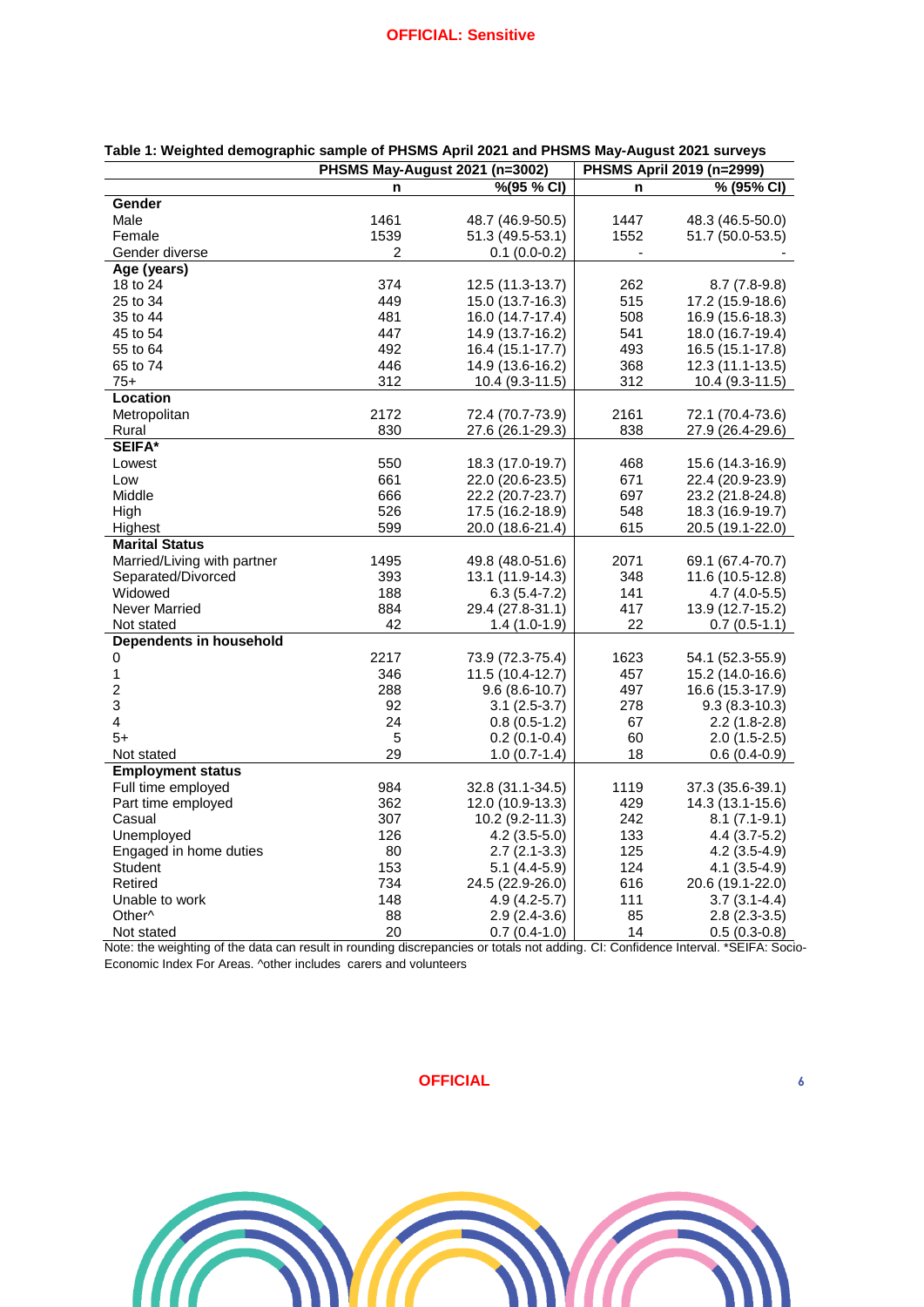#### *Table 1 (Continued)*

|                                                       |            | <b>PHSMS May-August 2021</b> | PHSMS April 2019 (n=2999) |                     |  |
|-------------------------------------------------------|------------|------------------------------|---------------------------|---------------------|--|
|                                                       | $(n=3002)$ |                              |                           |                     |  |
|                                                       | n          | %(95 % CI)                   | n                         | % (95% CI)          |  |
| <b>Education status</b>                               |            |                              |                           |                     |  |
| No schooling to secondary                             | 1437       | 47.9 (46.1-49.7)             | 1038                      | 34.6 (32.9-36.3)    |  |
| Trade, certificate, diploma                           | 959        | 32.0 (30.3-33.6)             | 919                       | 30.6 (29.0-32.3)    |  |
| Degree or higher                                      | 583        | 19.4 (18.0-20.9)             | 1032                      | 34.4 (32.7-36.1)    |  |
| Not stated                                            | 22         | $0.7(0.5-1.1)$               | 10                        | $0.3(0.2-0.6)$      |  |
| <b>Aboriginal Status</b>                              |            |                              |                           |                     |  |
| Aboriginal                                            | 74         | $2.5(2.0-3.1)$               | 60                        | $2.0(1.5-2.5)$      |  |
| Non-Aboriginal                                        | 2913       | 97.0 (96.4-97.6)             | 2929                      | 97.7 (97.1-98.2)    |  |
| Not stated                                            | 15         | $0.5(0.3-0.8)$               | 10                        | $0.3(0.2-0.6)$      |  |
| <b>Country of Birth</b>                               |            |                              |                           |                     |  |
| Australia                                             | 2269       | 75.6 (74.0-77.1)             | 2261                      | 75.4 (73.8-76.9)    |  |
| U.K. and Ireland                                      | 220        | $7.3(6.4-8.3)$               | 274                       | $9.1(8.1-10.2)$     |  |
| Other                                                 | 503        | 16.8 (15.5-18.1)             | 445                       | 14.8 (13.6-16.1)    |  |
| <b>Not Stated</b>                                     | 10         | $0.3(0.2-0.6)$               | 20                        | $0.7(0.4-1.0)$      |  |
| <b>Culturally and Linguistically Diversity (CALD)</b> |            |                              |                           |                     |  |
| English speaking background (Non-CALD)                | 2548       | 84.9 (83.6-86.1)             | 2596                      | 86.6 (85.3-87.7)    |  |
| Non-English speaking background (CALD)                | 444        | 14.8 (13.6-16.1)             | 384                       | 12.8 (11.6-14.0)    |  |
| Not defined                                           | 10         | $0.3(0.2-0.6)$               | 20                        | $0.7(0.4-1.0)$      |  |
| <b>Dwelling type</b>                                  |            |                              |                           |                     |  |
| Owned or being purchased by the occupants             | 2014       | 67.1 (65.4-68.8)             | 2104                      | 70.1 (68.5-71.8)    |  |
| Rented privately                                      | 702        | 23.4 (21.9-24.9)             | 677                       | 22.6 (21.1-24.1)    |  |
| Rented from Housing SA                                | 151        | $5.0(4.3-5.9)$               | 114                       | $3.8(3.2 - 4.5)$    |  |
| Retirement village                                    | 64         | $2.1(1.7-2.7)$               | 39                        | $1.3(0.9-1.8)$      |  |
| Other                                                 | 22         | $0.7(0.5-1.1)$               | 18                        | $0.6(0.4-0.9)$      |  |
| Not stated                                            | 49         | $1.6(1.2-2.1)$               | 47                        | $1.6(1.2-2.1)$      |  |
| <b>Household Income</b>                               |            |                              |                           |                     |  |
| Up to \$20,000                                        | 195        | $6.5(5.7 - 7.4)$             | 216                       | $7.2(6.3-8.2)$      |  |
| $$20,001 - $40,000$                                   | 295        | $9.8(8.8-10.9)$              | 394                       | 13.1 (12.0-14.4)    |  |
| $$40,001 - $60,000$                                   | 251        | $8.3(7.4-9.4)$               | 329                       | $11.0(9.9-12.1)$    |  |
| \$60,001 - \$80,000                                   | 189        | $6.3(5.5-7.2)$               | 304                       | $10.1 (9.1 - 11.3)$ |  |
| \$80,001 - \$100,000                                  | 203        | $6.8(5.9-7.7)$               | 317                       | 10.6 (9.5-11.7)     |  |
| \$100,001 - \$150,000                                 | 311        | 10.4 (9.3-11.5)              | 434                       | 14.5 (13.2-15.8)    |  |
| More than \$150,000                                   | 349        | 11.6 (10.5-12.8)             | 432                       | 14.4 (13.2-15.7)    |  |
| Not stated                                            | 1209       | 40.3 (38.5-42.0)             | 573                       | 19.1 (17.7-20.5)    |  |
| <b>Total</b>                                          | 3002       | 100.0                        | 2999                      | 100.0               |  |

Note: the weighting of the data can result in rounding discrepancies or totals not adding. CI: Confidence Interval.

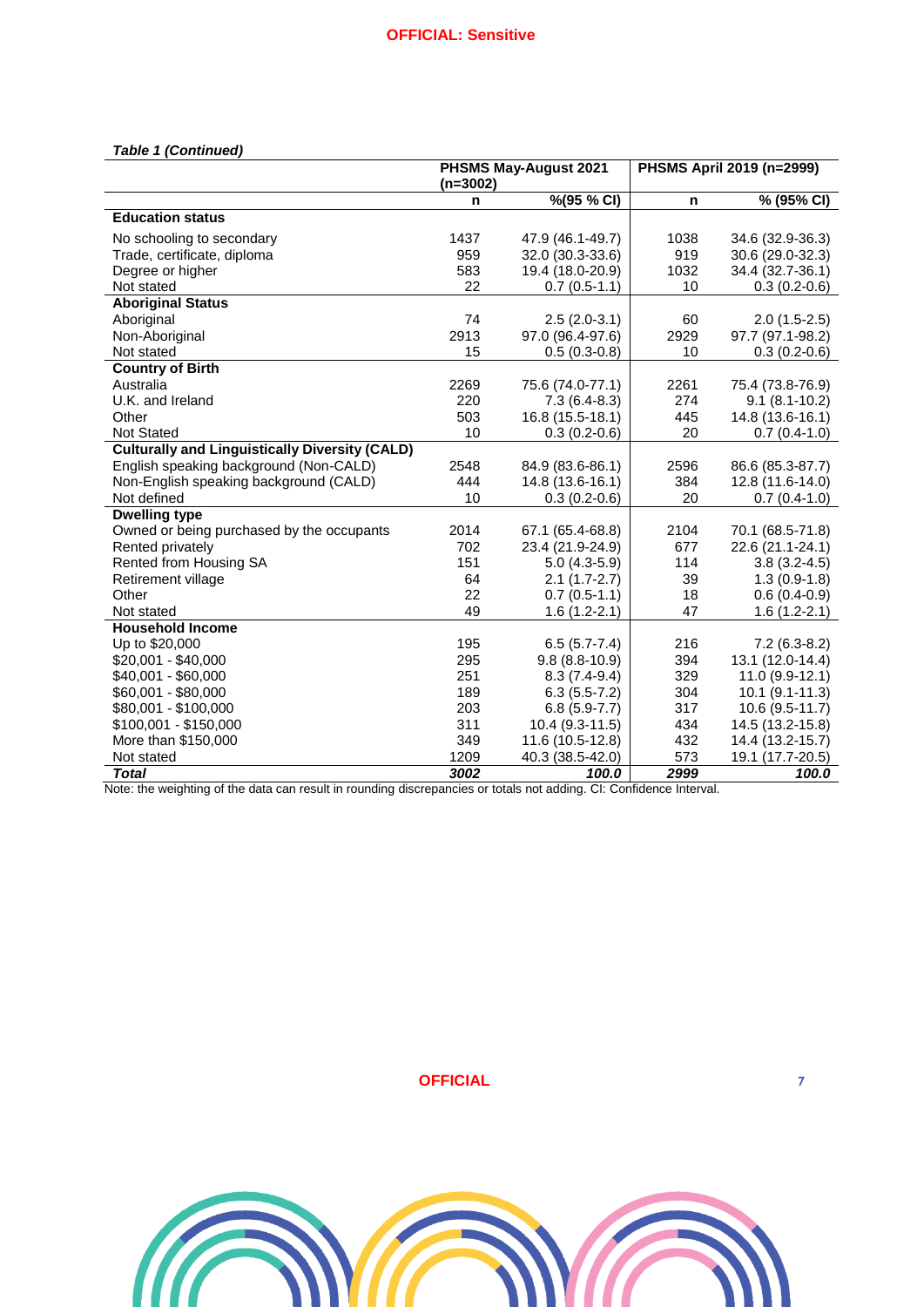## <span id="page-7-0"></span>GAME ON TARGETS – HEADLINE INDICATORS

The PHSMS survey is responsible for reporting against four of the five 'Game On' Targets. The headline targets are listed below. More detailed analyses are provided further on in this report.

#### **Activity Levels (adults)**

In 2021, 58% of South Australian adults met the physical activity requirements of at least 150 minutes of physical activity per week (baseline 58%)

#### **Overall Wellbeing**

In 2021, 31% of South Australian adults reported good wellbeing (Baseline 31%)

#### **Overall Health Status**

In 2021, 80% of South Australian adults reported excellent/very good/good overall health status (Baseline 80%)

#### **Volunteering**

In 2021, 19% of South Australian adults reported volunteering more than once in the last 12-months (Baseline 30%)

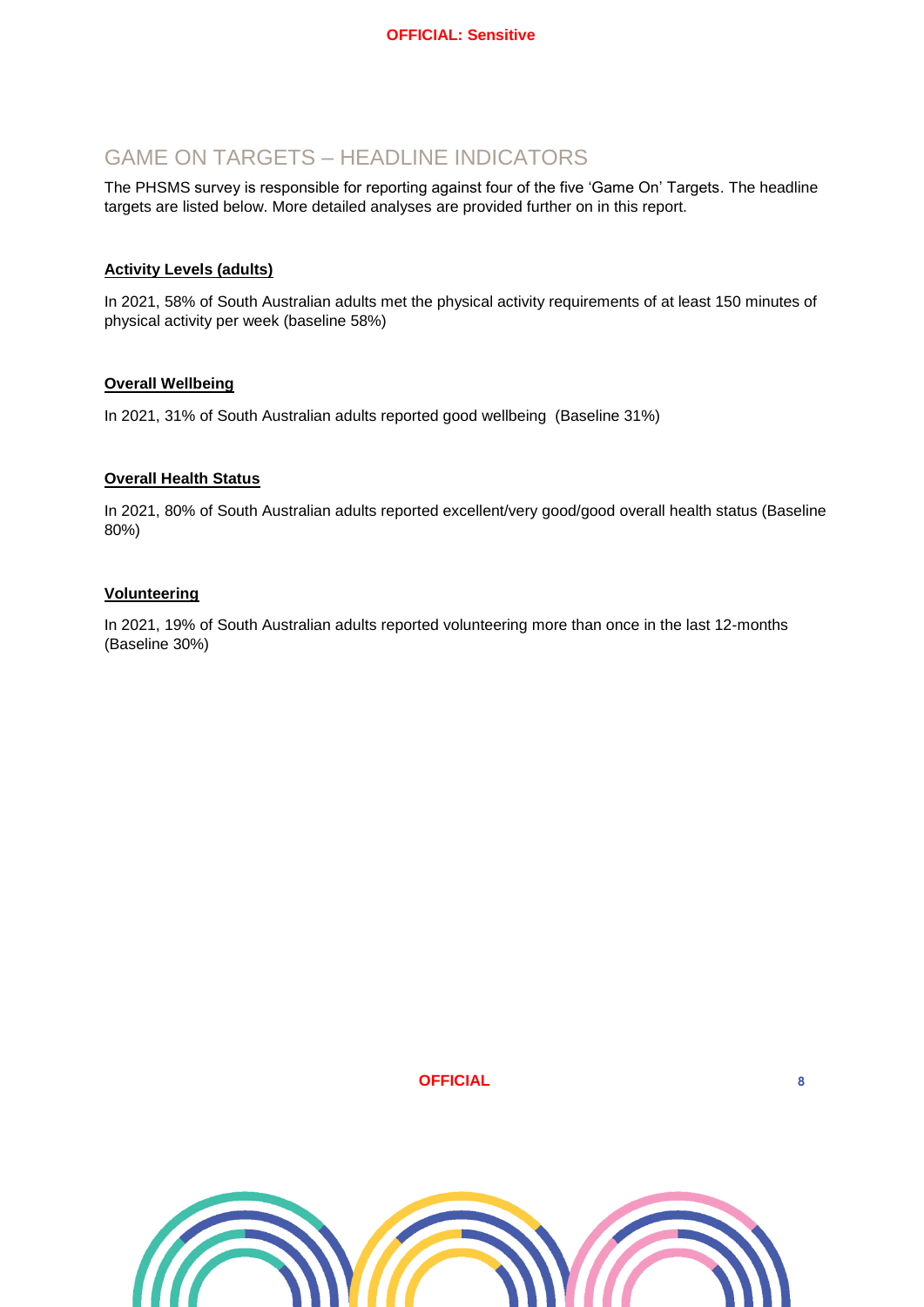## <span id="page-8-0"></span>Self-assessed health status

**Measures:** Respondents were asked to self-report their own health status using the standardised SF1 question. Self-reported health status is commonly used as a general indicator of health and wellbeing, revealing insight to a person's perception of his or her own health at a given point in time. The responses to this question are presented in [Table 2.](#page-8-1)

[Table 2](#page-8-1) shows that nearly 80% of respondents reported their health status as good or better in 2021 survey. These results were not different from the respondents from the April 2019 survey.

<span id="page-8-1"></span>**Table 2:** Proportion of respondents aged ≥18 years reporting their health status (PHSMS April 2019 & PHSMS May-August 2021)

|                              |      | <b>PHSMS May-August 2021</b> |      | PHSMS April 2019 |
|------------------------------|------|------------------------------|------|------------------|
|                              | n    | % (95 % CI)                  | n    | % (95 % CI)      |
| Excellent                    | 477  | 15.9 (14.6-17.3)             | 420  | 14.1 (12.9-15.4) |
| Very Good                    | 945  | 31.5 (29.9-33.2)             | 960  | 32.3 (30.6-34.0) |
| Good                         | 958  | 32.0 (30.3-33.7)             | 991  | 33.3 (31.6-35.0) |
| Fair                         | 427  | 14.3 (13.0-15.5)             | 407  | 13.7 (12.5-15.0) |
| Poor                         | 188  | $6.3(5.5-7.2)$               | 197  | $6.6(5.8-7.6)$   |
| Excellent / Very Good / Good | 2380 | 79.5 (78.0-80.9)             | 2370 | 79.7 (78.2-81.1) |
| Fair / Poor                  | 615  | 20.5 (19.1-22.0)             | 604  | 20.3 (18.9-21.8) |
| Total <sup>^</sup>           | 2995 | 100.0                        | 2974 | 100.0            |

**Note:** The weighting of data can result in rounding discrepancies or totals not adding. CI: Confidence Interval. ^Don't know/refused response excluded

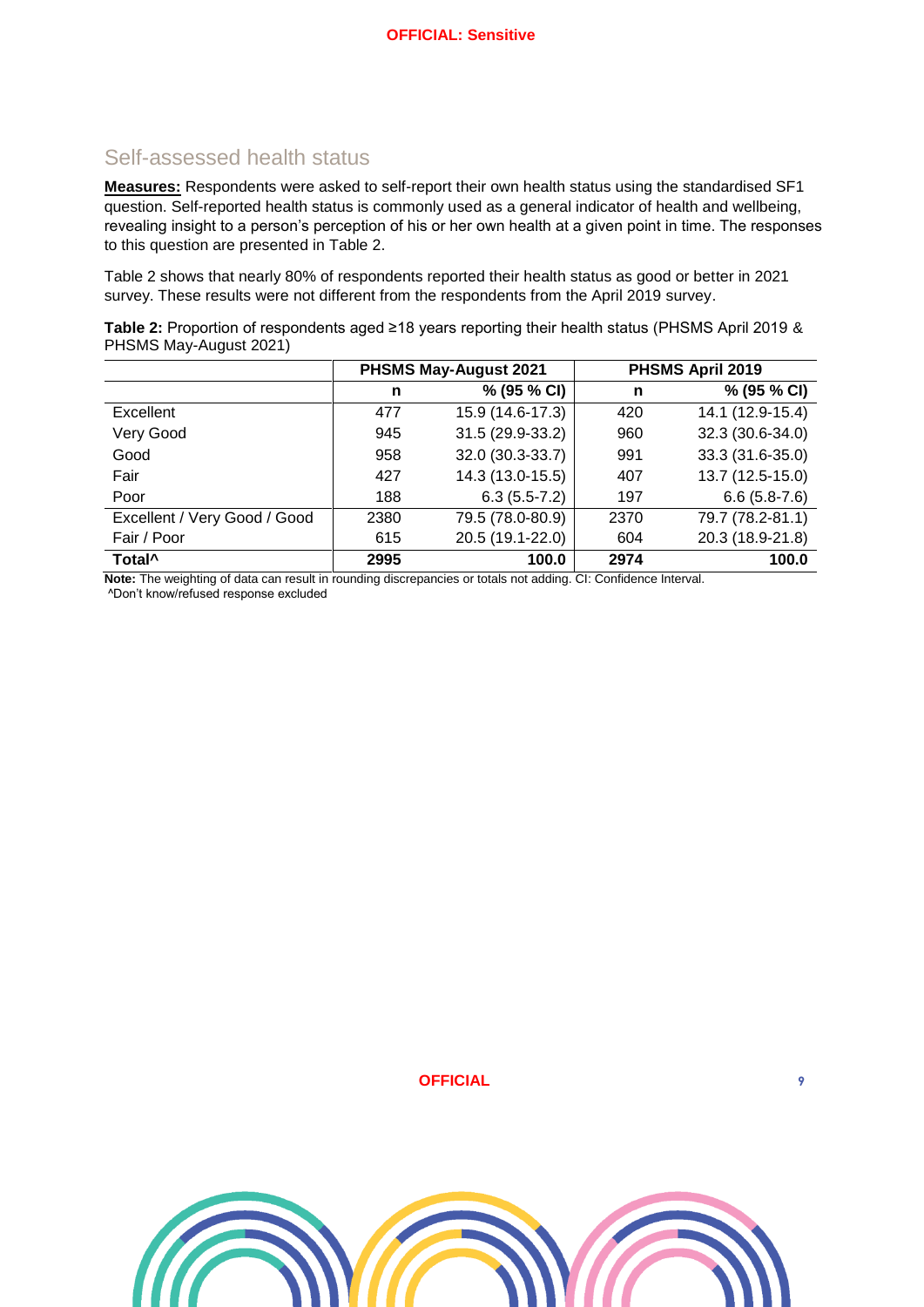## <span id="page-9-0"></span>Subjective Individual Wellbeing

**Measures:** Respondents were asked four questions relating to their wellbeing "Overall, how satisfied are you with your life nowadays?", "Overall, to what extent do you feel the things you do in your life are worthwhile?", "Overall, how happy did you feel yesterday?", and "Overall, how anxious did you feel yesterday?". For each of these questions respondents gave a number between 0 and 10 where 0 meant not at all and 10 meant completely.

The proportion of respondents aged 18 years and over reporting individual subjective wellbeing measures are reported in [Table 3.](#page-9-1) In 2021, the majority of adults responded favourably to each question and these results were not different from the April 2019 survey respondents.

**Note:** scoring of the question 'overall, how anxious did you feel yesterday' is inversed whereby a lower score denotes a better state of wellbeing.

<span id="page-9-1"></span>**Table 3:** Proportion of respondents aged ≥18 years reporting individual subjective wellbeing measures (PHSMS April 2019 & PHSMS May-August 2021)

|                                      |           | PHSMS May-August 2021^ |           | PHSMS April 2019^ |
|--------------------------------------|-----------|------------------------|-----------|-------------------|
|                                      | n/N       | % (95 % CI)            | n/N       | % (95 % CI)       |
| Satisfied with life nowadays         |           |                        |           |                   |
| Medium/High (7-10)                   | 2360/2992 | 78.9 (77.4-80.3)       | 2333/2981 | 78.3 (76.8-79.7)  |
| Very Low/Low (0-6)                   | 631/2992  | 21.1 (19.7-22.6)       | 648/2981  | 21.7 (20.3-23.2)  |
| Things you do in life are worthwhile |           |                        |           |                   |
| Medium/High (7-10)                   | 2405/2965 | 81.1 (79.7-82.5)       | 2475/2975 | 83.2 (81.8-84.5)  |
| Very Low/Low (0-6)                   | 560/2965  | 18.9 (17.5-20.3)       | 500/2975  | 16.8 (15.5-18.2)  |
| How happy did you feel yesterday?    |           |                        |           |                   |
| Medium/High (7-10)                   | 2192/2993 | 73.2 (71.6-74.8)       | 2215/2983 | 74.2 (72.7-75.8)  |
| Very Low/Low (0-6)                   | 801/2993  | 26.8 (25.2-28.4)       | 768/2983  | 25.8 (24.2-27.3)  |
| How anxious did you feel yesterday?  |           |                        |           |                   |
| Medium/Low (0-3)                     | 1826/2984 | 61.2 (59.4-62.9)       | 1890/2978 | 63.5 (61.7-65.2)  |
| Very high/high (4-10)                | 1158/2984 | 38.8 (37.1-40.6)       | 1088/2978 | 36.5 (34.8-38.3)  |

**Note:** The weighting of data can result in rounding discrepancies or totals not adding. CI: Confidence Interval. ^Excludes don't know/refused response

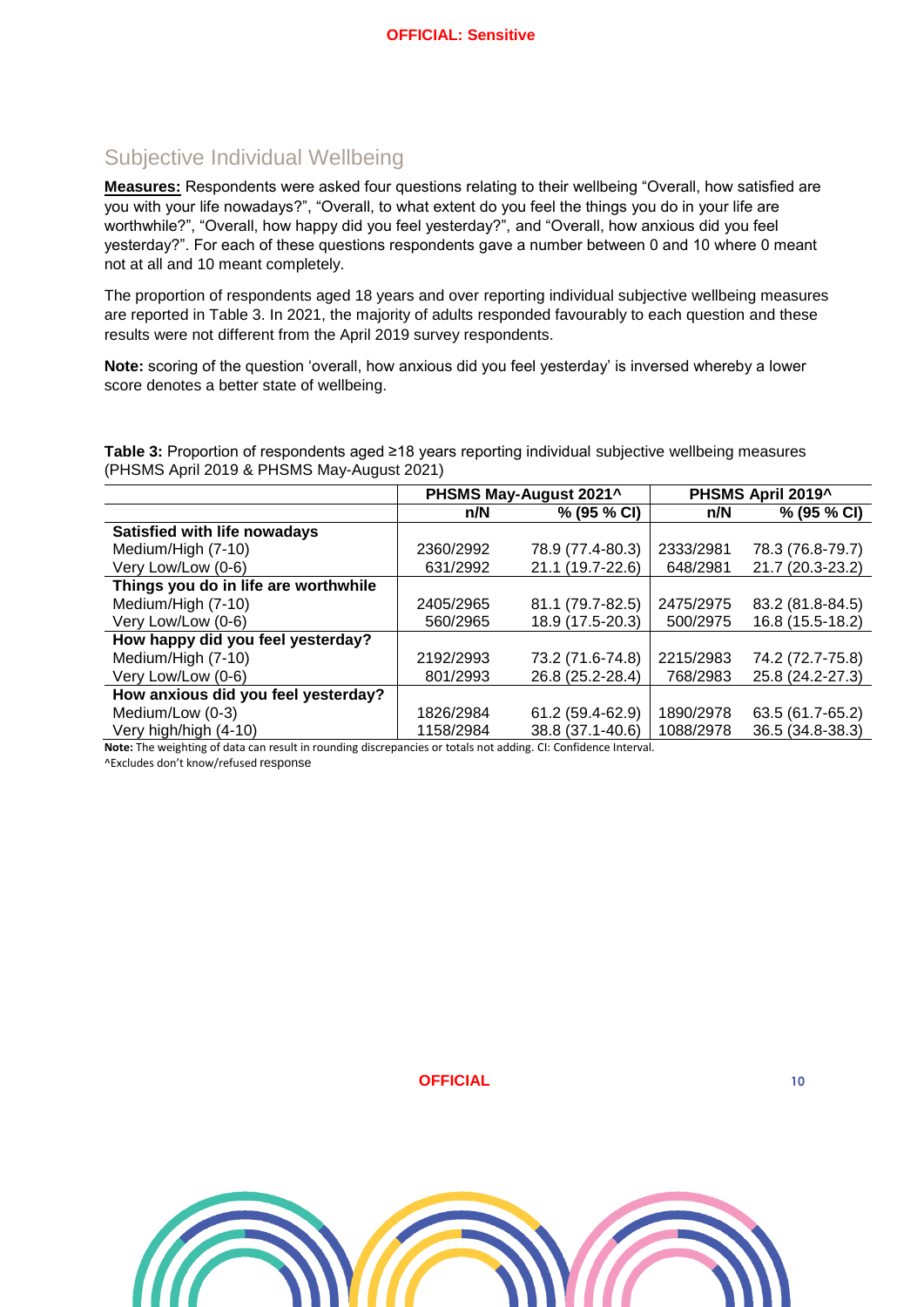The four wellbeing questions were then used to categorise respondents into three groups; those with good wellbeing, those with poor wellbeing, and those who were neutral [\(Table 4\)](#page-10-0). Respondents were considered to have good wellbeing if they scored well on all four questions:

 A score of 8-10 for life satisfaction, life being worthwhile, feeling happy yesterday and 0-2 for feeling anxious yesterday.

Respondents were considered to have poor wellbeing if they scored badly on at least one measure:

 A score of 0-4 for life satisfaction, life being worthwhile, feeling happy yesterday and 6-10 for feeling anxious yesterday.

All other respondents were considered to be neutral. As shown in [Table 4,](#page-10-0) 30.6% of respondents reported having good overall wellbeing in 2021, which is not different from the April 2019 survey respondents .

<span id="page-10-0"></span>**Table 4:** Proportion of respondents aged ≥18 years reporting overall subjective wellbeing status (PHSMS April 2019 & PHSMS May- August 2021)

|                                                      |      | <b>PHSMS May-August</b><br>2021 (n^=2962) |      | PHSMS April 2019<br>$(n^2=2973)$ |
|------------------------------------------------------|------|-------------------------------------------|------|----------------------------------|
|                                                      |      | % (95 % CI)                               |      | % (95 % CI)                      |
| Good wellbeing (scoring well on all four questions)  | 906  | $30.6(28.9-32.3)$                         | 927  | 31.2 (29.5-32.9)                 |
| Scoring neither well nor badly (neutral)             | 1129 | 38.1 (36.4-39.9)                          | 1112 | 37.4 (35.7-39.2)                 |
| Poor wellbeing (scoring badly on at least one of the | 927  | 31.3 (29.6-33.0)                          | 934  | 31.4 (29.8-33.1)                 |
| four questions)                                      |      |                                           |      |                                  |

**Note:** The weighting of data can result in rounding discrepancies or totals not adding. CI: Confidence Interval. ^Excludes don't know/refused response

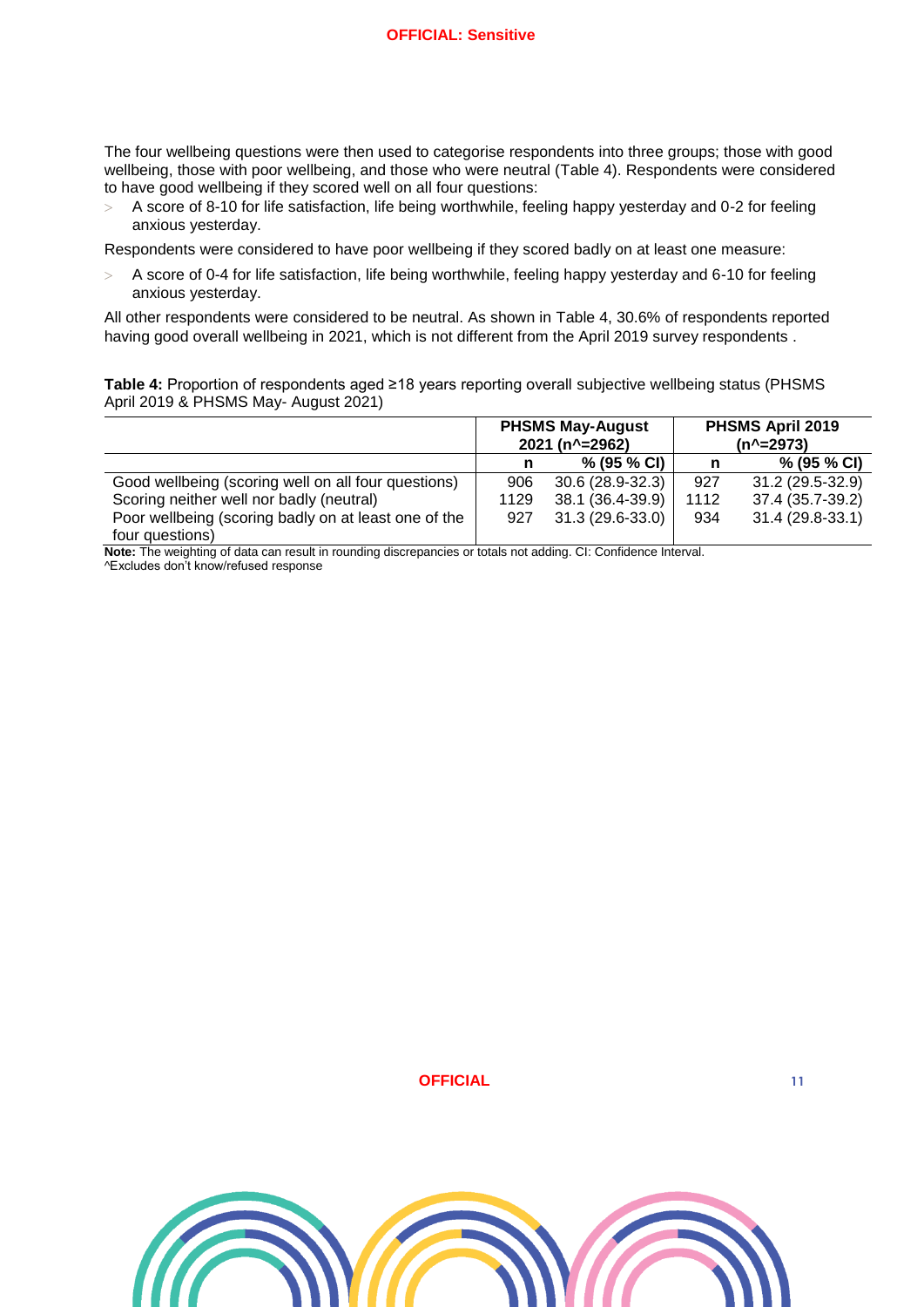## <span id="page-11-0"></span>Physical Activity

#### <span id="page-11-1"></span>**Physical activity in the past 12-months**

Respondents were asked if they had participated in various physical activities in the past 12 months. These included; walking (for fitness, recreation, to walk the dog or for transport; where it was for at least 10 minutes), cycling, dance, fitness activity (gym, internal training, boot camp, cross-fit), team sports, individual sports and recreation or other activities.

In 2021 PHSMS, about 88.1% reported walking in the past 12 months followed by fitness activity (37.6%) and recreation or other activities (35.4%). The proportions of respondents walking, cycling and dancing were not different from the respondents from the April 2019 survey. In 2021, 8% of respondents reported not engaging in any of the listed activities in the past 12-months, which is higher than respondents from 2019 survey (5.9%) [\(Table 5\)](#page-11-2).

<span id="page-11-2"></span>**Table 5:** Proportion of respondents reporting engaging in certain physical activities in the past 12 months (PHSMS April 2019 & PHSMS May- August 2021)

|                                            |      | <b>PHSMS May-August 2021</b> |           | PHSMS April 2019 |
|--------------------------------------------|------|------------------------------|-----------|------------------|
|                                            |      | (n^=3002)                    |           | $(n^2=2999)$     |
|                                            | n    | % (95 % CI)                  | n         | % (95 % CI)      |
| Walking                                    | 2645 | 88.1 (86.9-89.2)             | 2712      | 90.4 (89.3-91.4) |
| Cycling                                    | 786  | 26.2 (24.6-27.8)             | 720       | 24.0 (22.5-25.6) |
| Dance                                      | 561  | 18.7 (17.3-20.1)             | 628       | 20.9 (19.5-22.4) |
| Fitness activity                           | 1129 | 37.6 (35.9-39.4)             | <b>NA</b> |                  |
| Team sports                                | 396  | 13.2 (12.0-14.4)             | <b>NA</b> |                  |
| Individual sports                          | 421  | 14.0 (12.8-15.3)             | <b>NA</b> |                  |
| Recreation or other activities             | 1062 | 35.4 (33.7-37.1)             | NA        |                  |
| No physical activity in the past 12-months | 239  | $8.0(7.0-9.0)$               | 178       | $5.9(5.1-6.8)$   |

**Note:** The weighting of data can result in rounding discrepancies or totals not adding. CI: Confidence Interval. Multiple responses allowed. ^Excludes don't know/refused response

NA denotes no comparable data available.

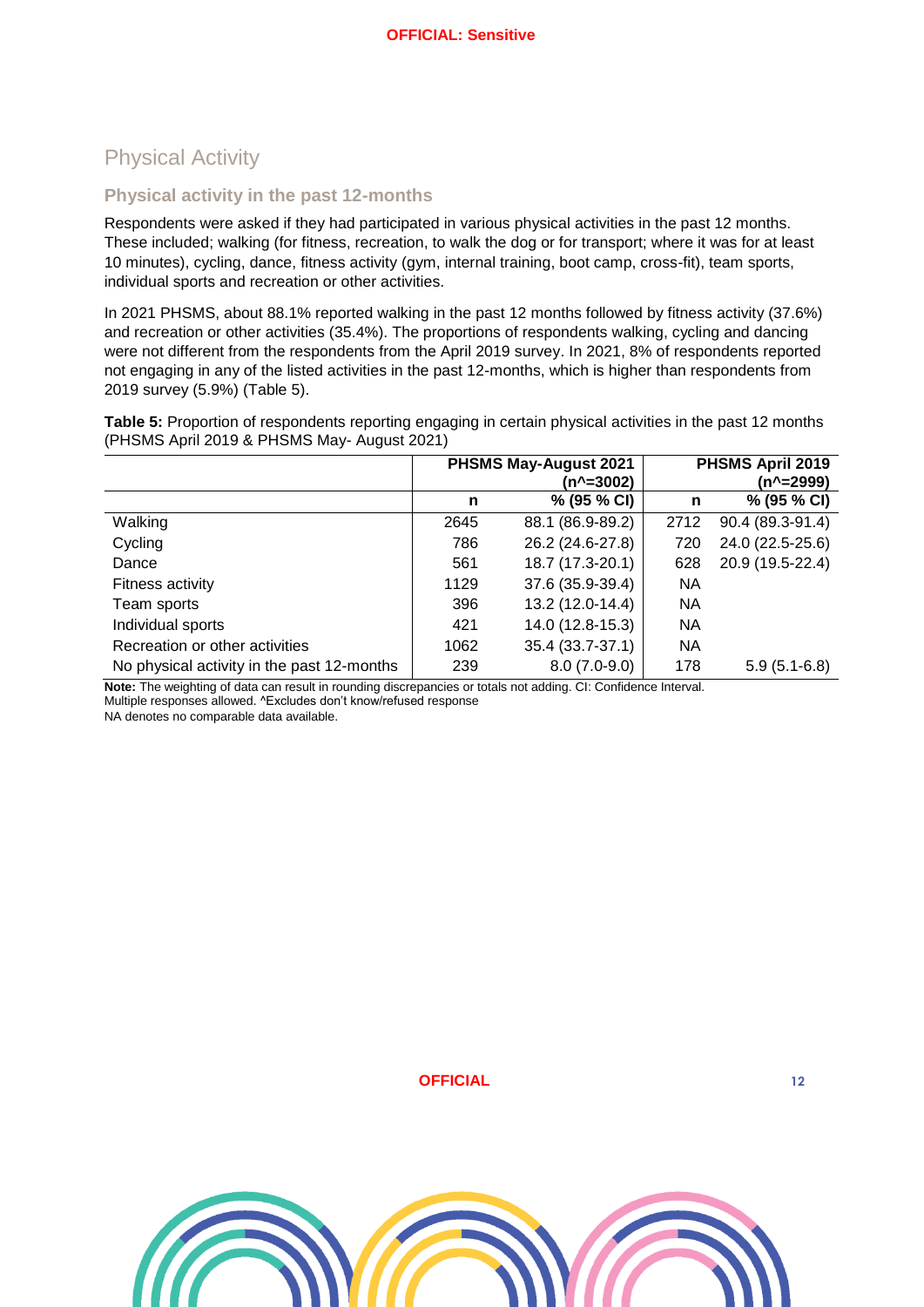#### <span id="page-12-0"></span>**Physical activity in the past week**

For each type of physical activity, respondents were asked multiple questions to measure how much time they spent participating in each activity. Examples of the activities within each category are listed below:

- Walking (for fitness, recreation, to walk the dog or for transport; where it was for at least 10 minutes)
- Cycling
- Dance
- Fitness activity (Gym, internal training, boot camp, cross-fit etc)
- Team sports (football, netball, hockey, basketball, soccer, baseball/softball, volleyball, bowls etc.)
- Individual sports: tennis, squash, golf, equestrian, triathlon, martial arts, rowing, shooting
- Recreation or other activities: jogging, swimming, trail running, surfing, skate, adventure activities, tenpin bowling

The responses were used to calculate time spent per week for each activity [\(Table 6\)](#page-13-0). Respondents were categorised to either 0 minutes, 1-149min or 150+ minutes, with 150+ minutes of activity being a proxy measure of engaging in activity for at least 30 minutes on five days of the week.

**Note:** Respondents who reported 'don't know' or 'refused' when asked about their frequency and duration of each activity were unable to be categorised into any of the three groups in [Table 6.](#page-13-0)

Regarding physical activity in the past week, over 80% of respondents reported walking, with 43.3% doing so for more than 150 minutes. Fitness activities, described as going to the gym, boot camp, cross fit, internal training were the next most popular activity, with nearly 31% of respondents engaging in these activities in the past week, however most of those respondents participated in 1-149 minutes of activity. These results were not different from the April 2019 survey [\(Table 6\)](#page-13-0).

[Table 7](#page-14-0) presents the proportion of respondents participating in each of the various types of physical activities by selected demographics. Key findings include:

- Males were more likely to participate in cycling, both team and individual sports, and recreation or other activities, while females were more likely to participate in dance.
- Younger respondents were more likely to participate in all types of activity compared with older respondents
- Metropolitan respondents were more likely to participate in fitness activities than rural respondents.
- Respondents living in the highest socioeconomic areas were more likely to participate in fitness activities and recreation or other activities than those in the low and lowest areas.

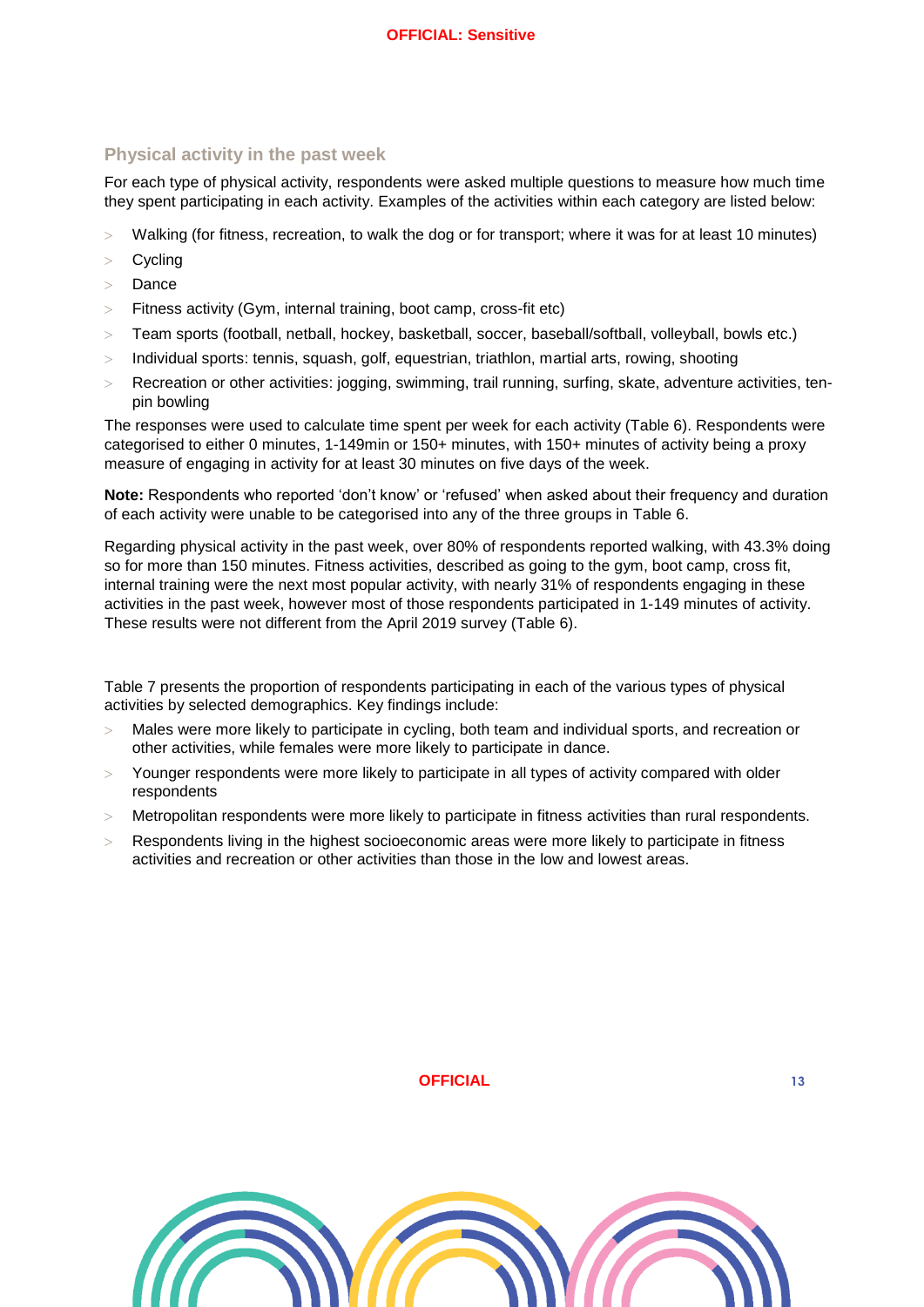#### **OFFICIAL: Sensitive**

**Table 6:** Proportion of respondents reporting physical activities in categories of minutes per week (PHSMS April 2019 & PHSMS May-August 2021)

|                                       | PHSMS May-August 2021^ |                  |                |                  |              |                  |             | PHSMS April 2019^ |               |                  |              |                  |   |             |
|---------------------------------------|------------------------|------------------|----------------|------------------|--------------|------------------|-------------|-------------------|---------------|------------------|--------------|------------------|---|-------------|
|                                       | <b>None</b>            |                  | $-149$ minutes |                  | 150+ minutes |                  | <b>None</b> |                   | - 149 minutes |                  | 150+ minutes |                  |   |             |
|                                       | n                      | % (95 % CI)      | n.             | % (95 % CI)      | n            | % (95 % CI)      | n           | % (95 % CI)       |               |                  |              | % (95 % CI)      | n | % (95 % CI) |
| Walking                               | 507                    | 17.8 (16.4-19.2) | 1109           | 38.9 (37.2-40.7) | 1232         | 43.3 (41.4-45.1) | 506         | 17.9 (16.5-19.4)  | 1093          | 38.7 (36.9-40.5) | 1225         | 43.4 (41.6-45.2) |   |             |
| Cycling                               | 2678                   | 89.8 (88.7-90.9) | 218            | $7.3(6.4-8.3)$   | 86           | $2.9(2.3-3.5)$   | 2674        | 89.4 (88.3-90.5)  | 209           | $7.0(6.1-7.9)$   | 108          | $3.6(3.0-4.3)$   |   |             |
| Dance                                 | 2578                   | 86.7 (85.4-87.9) | 341            | 11.5 (10.4-12.6) | 55           | $1.8(1.4-2.4)$   | 2544        | 85.3 (84.0-86.5)  | 401           | 13.5 (12.3-14.7) | 39           | $1.3(0.9-1.8)$   |   |             |
| <b>Fitness Activities</b>             | 2060                   | 69.3 (67.6-70.9) | 513            | 17.3 (15.9-18.6) | 401          | 13.5 (12.3-14.7) | 2152        | 72.0 (70.4-73.6)  | 464           | 15.5 (14.3-16.9) | 373          | 12.5 (11.3-13.7) |   |             |
| <b>Team Sports</b>                    | 2721                   | 90.8 (89.7-91.8) | 172            | $5.7(4.9-6.6)$   | 105          | $3.5(2.9-4.2)$   | 2731        | 91.3 (90.2-92.2)  | 157           | $5.3(4.5-6.1)$   | 103          | $3.4(2.8-4.1)$   |   |             |
| <b>Individual Sports</b>              | 2693                   | 90.2 (89.1-91.2) | 195            | $6.5(5.7 - 7.5)$ | 99           | $3.3(2.7-4.0)$   | 2693        | 89.9 (88.8-90.9)  | 175           | $5.8(5.0-6.7)$   | 129          | $4.3(3.6-5.1)$   |   |             |
| Recreation/Other                      | 2226                   | 75.0 (73.4-76.5) | 570            | 19.2 (17.8-20.7) | 173          | $5.8(5.0-6.7)$   | 2341        | 78.6 (77.1-80.1)  | 463           | 15.5 (14.3-16.9) | 174          | $5.8(5.0-6.7)$   |   |             |
| Any of the above<br>physical activity | 434                    | 14.4 (13.2-15.7) | 823            | 27.4 (25.8-29.0) | 1746         | 58.1 (56.4-59.9) | 449         | 15.0 (13.7-16.3)  | 815           | 27.2 (25.6-28.8) | 1736         | 57.9 (56.1-59.6) |   |             |

**Note:** The weighting of data can result in rounding discrepancies or totals not adding. CI: Confidence Interval.

<span id="page-13-0"></span>^Don't know/refused frequency and duration component excluded.



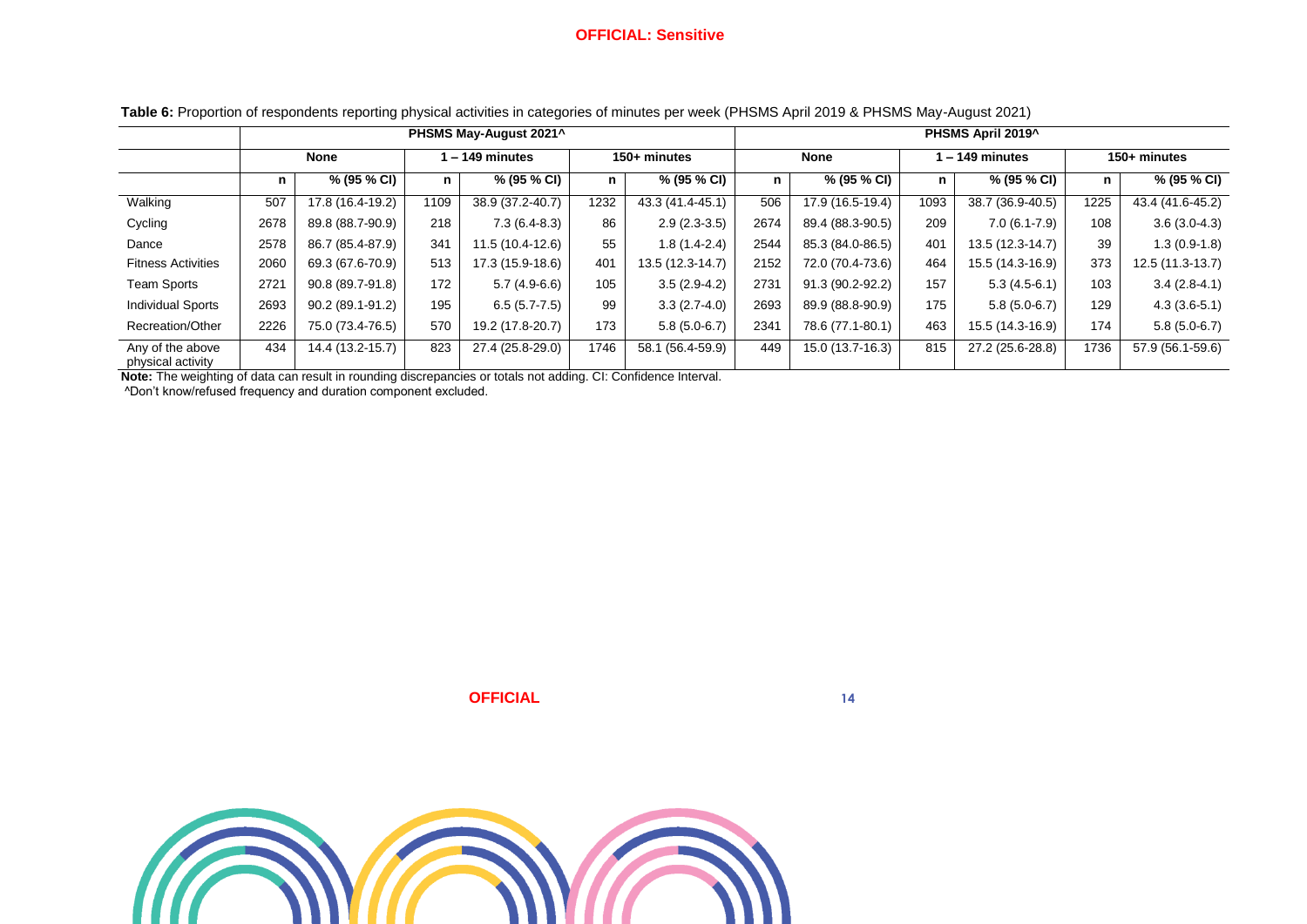#### **OFFICIAL: Sensitive**

|              | Walking<br>Cycling<br>(n=2848)<br>(n=2982) |                  |     | <b>Fitness Activities</b><br>Dance<br>$(n=2975)$<br>(n=2974) |     |                  | <b>Team Sports</b><br>(n=2997) |                   |     | <b>Individual Sports</b><br>$(n=2987)$ | <b>Recreation/Other</b><br>$(n=2968)$ |                  |     |                  |
|--------------|--------------------------------------------|------------------|-----|--------------------------------------------------------------|-----|------------------|--------------------------------|-------------------|-----|----------------------------------------|---------------------------------------|------------------|-----|------------------|
|              | n                                          | % (95 % CI)      | n   | $% (95\% CI)$                                                | n   | % (95 % CI)      | n                              | % (95 % CI)       | n   | % (95 % CI)                            | n                                     | % (95 % CI)      | n   | % (95 % CI)      |
| All          | 2341                                       | 82.2 (80.8-83.6) | 304 | $10.2(9.1-11.3)$                                             | 396 | 13.3 (12.1-14.6) | 915                            | 30.7 (29.1-32.4)  | 277 | $9.2(8.2 - 10.3)$                      | 293                                   | $9.8(8.8-10.9)$  | 742 | 25.0 (23.5-26.6) |
| Gender*      |                                            |                  |     |                                                              |     |                  |                                |                   |     |                                        |                                       |                  |     |                  |
| Male         | 1160                                       | 83.3 (81.2-85.2) | 175 | 12.1 (10.4-13.8)                                             | 110 | $7.6(6.3-9.0)$   | 458                            | 31.6 (29.2-34.0)  | 189 | 13.0 (11.3-14.8)                       | 199                                   | 13.7 (12.0-15.6) | 416 | 28.9 (26.6-31.3) |
| Female       | 1179                                       | 81.1 (79.0-83.0) | 129 | $8.4(7.1-9.9)$                                               | 286 | 18.8 (16.9-20.9) | 456                            | $30.0(27.7-32.3)$ | 88  | $5.7(4.6-7.0)$                         | 94                                    | $6.1(5.0-7.4)$   | 326 | 21.4 (19.4-23.5) |
| Age (years)  |                                            |                  |     |                                                              |     |                  |                                |                   |     |                                        |                                       |                  |     |                  |
| 18 to 34     | 700                                        | 90.0 (87.7-91.9) | 98  | 12.1 (9.9-14.4)                                              | 143 | 17.6 (15.1-20.4) | 400                            | 49.4 (45.9-52.8)  | 175 | 21.3 (18.6-24.2)                       | 129                                   | 15.7 (13.4-18.4) | 325 | 40.1 (36.8-43.5) |
| 35 to 64     | 1083                                       | 80.5 (78.3-82.5) | 159 | 11.2 (9.7-13.0)                                              | 201 | 14.3 (12.5-16.2) | 363                            | 25.8 (23.5-28.1)  | 82  | $5.8(4.7 - 7.1)$                       | 120                                   | $8.5(7.1-10.0)$  | 350 | 24.9 (22.7-27.2) |
| $65+$        | 557                                        | 77.0 (73.8-79.9) | 47  | $6.2(4.7-8.1)$                                               | 52  | $6.8(5.2-8.8)$   | 151                            | 20.0 (17.3-23.0)  | 20  | $2.6(1.7-4.0)$                         | 44                                    | 5.9 (4.3-7.7)    | 67  | $8.9(7.0-11.1)$  |
| Location     |                                            |                  |     |                                                              |     |                  |                                |                   |     |                                        |                                       |                  |     |                  |
| Metropolitan | 1715                                       | 82.8 (81.1-84.4) | 219 | $10.1(8.9-11.5)$                                             | 305 | 14.2 (12.7-15.7) | 730                            | 33.9 (31.9-35.9)  | 218 | $10.1 (8.8 - 11.4)$                    | 211                                   | $9.7(8.6-11.1)$  | 539 | 25.1 (23.3-27.0) |
| Rural        | 626                                        | 80.7 (77.8-83.3) | 85  | $10.4(8.4-12.5)$                                             | 90  | 11.0 (9.0-13.2)  | 185                            | 22.5 (19.8-25.5)  | 58  | $7.0(5.4-8.9)$                         | 83                                    | $10.0(8.1-12.3)$ | 203 | 24.7 (21.8-27.7) |
| SEIFA**      |                                            |                  |     |                                                              |     |                  |                                |                   |     |                                        |                                       |                  |     |                  |
| Lowest       | 402                                        | 78.3 (74.5-81.6) | 41  | $7.5(5.5-9.9)$                                               | 54  | $10.0(7.7-12.7)$ | 143                            | 26.6 (22.9-30.4)  | 42  | $7.6(5.6-10.1)$                        | 40                                    | 7.4 (5.4-9.7)    | 112 | 20.6 (17.4-24.1) |
| Low          | 510                                        | 81.6 (78.6-84.6) | 68  | $10.4(8.2-12.8)$                                             | 91  | 13.9 (11.4-16.6) | 182                            | 27.8 (24.5-31.3)  | 55  | $8.3(6.4-10.6)$                        | 62                                    | $9.4(7.4-11.8)$  | 146 | 22.3 (19.2-25.5) |
| Middle       | 526                                        | 83.7 (80.7-86.5) | 80  | 12.1 (9.8-14.7)                                              | 96  | 14.6 (12.1-17.4) | 208                            | 31.3 (27.9-34.9)  | 79  | 11.9 (9.6-14.5)                        | 74                                    | $11.2(8.9-13.7)$ | 166 | 25.3 (22.1-28.7) |
| High         | 419                                        | 83.6 (80.2-86.7) | 44  | $8.4(6.3 \cdot 11.1)$                                        | 71  | 13.7 (10.9-16.7) | 159                            | $30.3(26.6-34.5)$ | 38  | $7.2(5.3-9.7)$                         | 54                                    | $10.4(7.9-13.1)$ | 140 | 27.1 (23.4-31.0) |
| Highest      | 484                                        | 83.4 (80.1-86.2) | 71  | 11.9 (9.5-14.7)                                              | 83  | 13.9 (11.3-16.9) | 223                            | 37.5 (33.7-41.5)  | 63  | 10.6 (8.3-13.2)                        | 63                                    | $10.6(8.3-13.3)$ | 178 | 30.0 (26.4-33.7) |

Table 7: Proportion of respondents reporting engaging in physical activity measures in the past week, by selected demographics (PHSMS May-August 2021^)

**Note:** The weighting of data can result in rounding discrepancies or totals not adding. CI: Confidence Interval.

^Don't know/refused frequency and duration component excluded. \*Gender reported as 'other' (n=2) not presented

<span id="page-14-0"></span>\*\*SEIFA: Socio-Economic Index for Areas



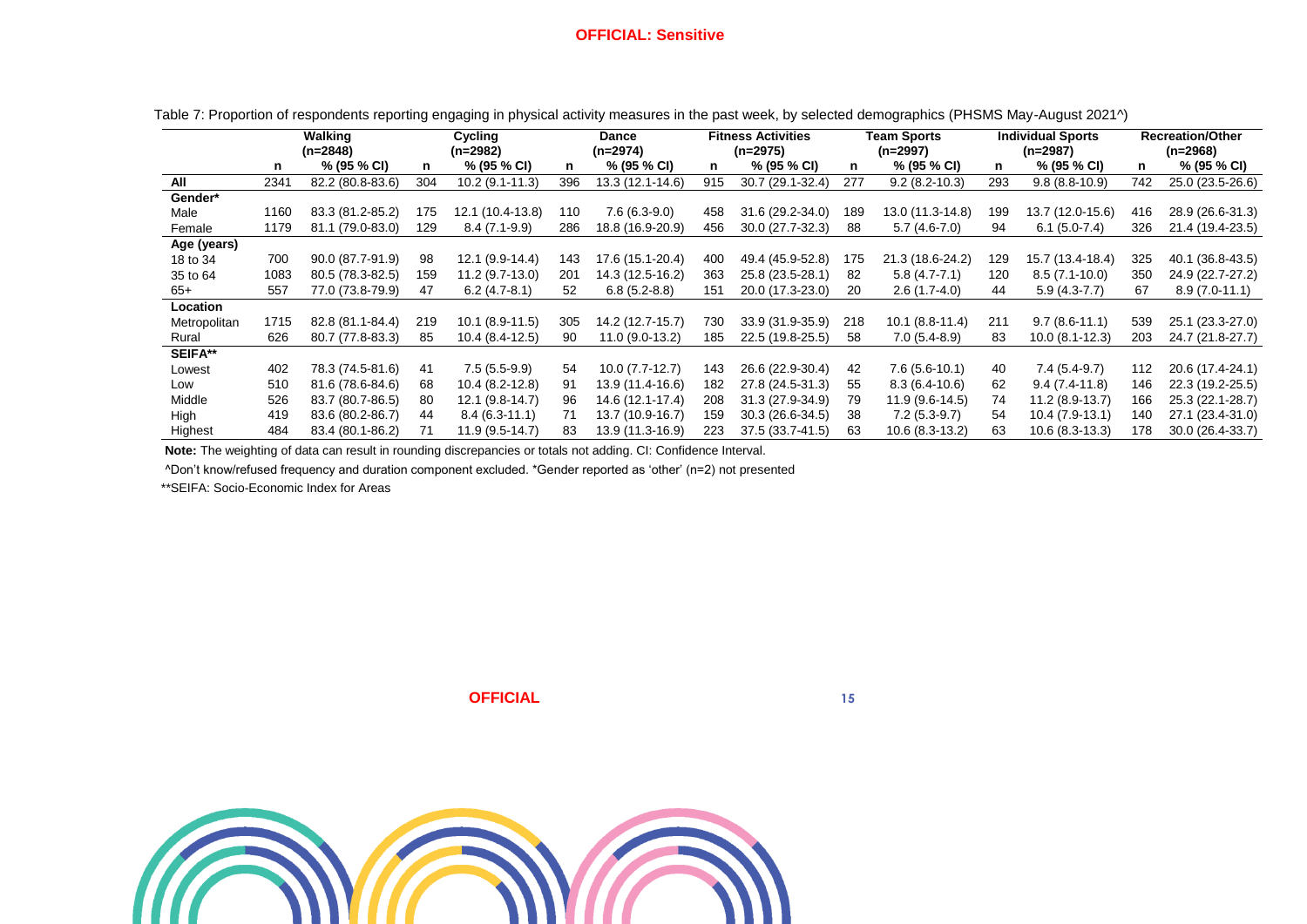The proportions of respondents engaging in physical activity by demographics are presented in [Table 8.](#page-16-0) Key findings include:

- Males were more likely to engage in 150+ minutes of physical activity compared to females.
- Younger respondents were more likely to report engaging in 150+ minutes of activity, and older respondents were more likely to report not engaging in any activity (0 minutes).
- Respondents living in rural areas were more likely to report not engaging in any activity (0 minutes) compared to those living in metropolitan.
- $>$  Those living in the highest SEIFA categories were more likely to engage in 150+ minutes of physical activity compared to lowest SEIFA respondents.
- $>$  Those who were never married were more likely to engage in 150+ minutes of physical activity.
- $>$  Those with a higher education status were more likely to engage in 150+ minutes of activity.
- Aboriginal respondents were more likely to report not engaging in any activity (0 minutes) compared to Non-Aboriginal respondents.
- The proportion of respondents engaging in 150+ minutes of physical activity increased with increasing household income.

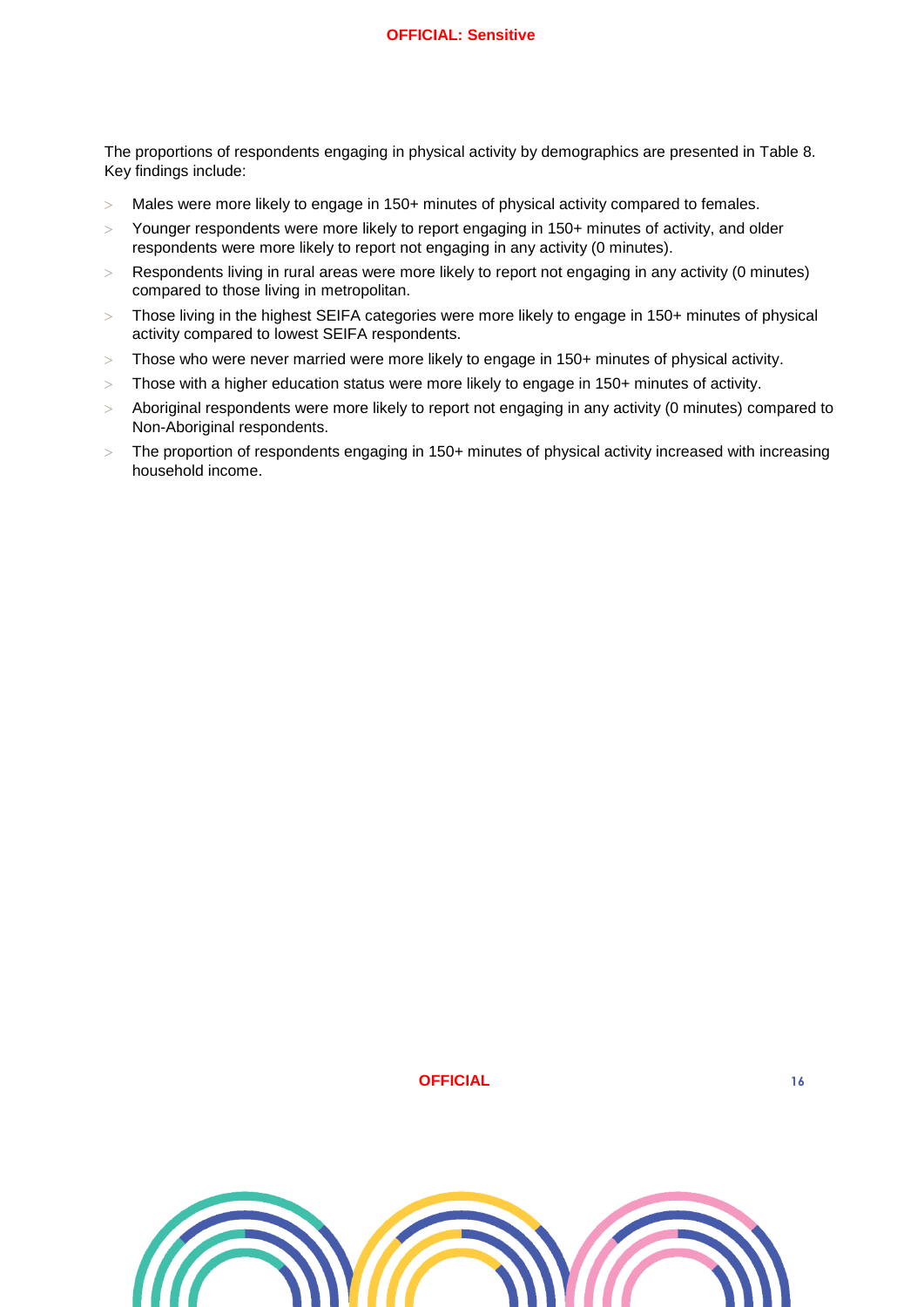|                               | <b>None</b>    |                  |     | 1-149 minutes     | 150+ minutes |                  |  |
|-------------------------------|----------------|------------------|-----|-------------------|--------------|------------------|--|
|                               | n              | % (95 % CI)      | n   | % (95 % CI)       | n            | % (95 % CI)      |  |
| All                           | 434            | 14.4 (13.2-15.7) | 823 | 27.4 (25.8-29.0)  | 1746         | 58.1 (56.4-59.9) |  |
| Gender*                       |                |                  |     |                   |              |                  |  |
| Male                          | 169            | 11.6 (10.0-13.3) | 374 | 25.6 (23.4-27.9)  | 918          | 62.8 (60.3-65.3) |  |
| Female                        | 264            | 17.1 (15.3-19.1) | 449 | 29.2 (26.9-31.5)  | 826          | 53.7 (51.2-56.2) |  |
| Age (years)                   |                |                  |     |                   |              |                  |  |
| 18 to 24                      | 11             | $3.0(1.6-5.0)$   | 57  | 15.1 (11.9-19.1)  | 307          | 81.9 (78.0-85.7) |  |
| 25 to 34                      | 48             | 10.7 (8.1-13.8)  | 103 | 23.0 (19.2-27.0)  | 298          | 66.3 (61.9-70.6) |  |
| 35 to 44                      | 57             | $11.9(9.2-15.0)$ | 151 | 31.5 (27.4-35.6)  | 273          | 56.7 (52.3-61.1) |  |
| 45 to 54                      | 74             | 16.6 (13.3-20.2) | 114 | 25.5 (21.6-29.7)  | 259          | 57.9 (53.3-62.5) |  |
| 55 to 64                      | 88             | 18.0 (14.7-21.5) | 149 | 30.3 (26.3-34.5)  | 254          | 51.7 (47.2-56.0) |  |
| 65 to 74                      | 75             | 16.8 (13.6-20.5) | 136 | 30.4 (26.4-34.9)  | 236          | 52.8 (48.3-57.5) |  |
| $75+$                         | 80             | 25.5 (21.0-30.7) | 113 | 36.1 (31.0-41.7)  | 120          | 38.3 (33.2-43.9) |  |
| <b>Gender and Age (years)</b> |                |                  |     |                   |              |                  |  |
| Male 18 to 24                 | 4              | $2.1(0.7-4.5)$   | 19  | $9.2(5.8-13.6)$   | 184          | 88.7 (83.6-92.3) |  |
| Male 25 to 34                 | 15             | $6.0(3.6-9.6)$   | 52  | 21.3 (16.4-26.6)  | 179          | 72.7 (67.0-78.0) |  |
| Male 35 to 44                 | 21             | $8.8(5.6-12.8)$  | 75  | 31.1 (25.5-37.2)  | 145          | 60.0 (53.9-66.2) |  |
| Male 45 to 54                 | 32             | 15.9 (11.3-21.2) | 51  | 25.2 (19.5-31.4)  | 119          | 58.9 (51.8-65.2) |  |
| Male 55 to 64                 | 46             | 19.1 (14.6-24.5) | 71  | 29.6 (24.1-35.6)  | 123          | 51.3 (44.9-57.5) |  |
| Male 65 to 74                 | 27             | 13.8 (9.5-19.2)  | 59  | 30.1 (24.1-37.0)  | 109          | 56.1 (48.9-62.7) |  |
| Male $75+$                    | 24             | 18.2 (12.5-25.8) | 47  | 36.3 (28.3-44.6)  | 59           | 45.5 (37.0-54.0) |  |
| Female 18 to 24               | $\overline{7}$ | $4.0(1.9-8.1)$   | 37  | 22.5 (16.4-28.9)  | 122          | 73.5 (66.0-79.3) |  |
| Female 25 to 34               | 33             | 16.4 (11.6-21.7) | 51  | 25.1 (19.4-31.3)  | 119          | 58.5 (51.5-64.9) |  |
| Female 35 to 44               | 36             | 14.9 (10.9-19.9) | 76  | 31.8 (26.0-37.7)  | 128          | 53.3 (47.0-59.6) |  |
| Female 45 to 54               | 42             | 17.2 (12.9-22.3) | 63  | 25.7 (20.6-31.6)  | 140          | 57.1 (51.1-63.5) |  |
| Female 55 to 64               | 42             | 16.7 (12.6-21.8) | 78  | $31.3(25.7-37.1)$ | 130          | 52.0 (45.8-58.1) |  |
| Female 65 to 74               | 48             | 19.1 (14.6-24.3) | 77  | 30.6 (25.2-36.6)  | 126          | 50.3 (44.0-56.4) |  |
| Female 75+                    | 56             | 30.7 (24.4-37.7) | 66  | 36.1 (29.5-43.4)  | 61           | 33.2 (27.0-40.6) |  |
| Location                      |                |                  |     |                   |              |                  |  |
| Metropolitan                  | 288            | 13.2 (11.9-14.7) | 618 | 28.4 (26.6-30.4)  | 1266         | 58.3 (56.2-60.3) |  |
| Rural                         | 146            | 17.6 (15.1-20.3) | 205 | 24.7 (21.9-27.7)  | 479          | 57.7 (54.3-61.0) |  |
| <b>SEIFA**</b>                |                |                  |     |                   |              |                  |  |
| Lowest                        | 105            | 19.0 (16.0-22.5) | 161 | 29.4 (25.6-33.2)  | 284          | 51.6 (47.5-55.8) |  |
| Low                           | 100            | 15.1 (12.6-18.0) | 186 | 28.1 (24.8-31.7)  | 375          | 56.8 (52.9-60.5) |  |
| Middle                        | 84             | 12.6 (10.3-15.3) | 188 | 28.2 (24.9-31.7)  | 394          | 59.2 (55.4-62.8) |  |
| High                          | 71             | 13.6 (10.8-16.6) | 147 | 27.9 (24.2-31.9)  | 308          | 58.5 (54.3-62.7) |  |
| Highest                       | 74             | 12.4 (9.9-15.2)  | 141 | 23.5 (20.3-27.1)  | 385          | 64.1 (60.4-68.0) |  |
| <b>Marital Status</b>         |                |                  |     |                   |              |                  |  |
| Married/Living with partner   | 210            | 14.0 (12.4-15.9) | 423 | 28.3 (26.1-30.6)  | 862          | 57.7 (55.1-60.1) |  |
| Separated/Divorced            | 71             | 18.0 (14.5-22.1) | 147 | 37.3 (32.7-42.3)  | 176          | 44.7 (39.9-49.7) |  |
| Widowed                       | 38             | 20.2 (15.0-26.4) | 61  | 32.5 (26.1-39.4)  | 89           | 47.3 (40.3-54.5) |  |
| Never Married                 | 110            | 12.4 (10.4-14.7) | 184 | 20.9 (18.2-23.6)  | 590          | 66.7 (63.6-69.8) |  |
| Not stated                    | 5              | 12.9 (4.7-24.1)  | 8   | 18.9 (9.4-32.7)   | 29           | 68.2 (54.2-81.4) |  |
| Dependents in household       |                |                  |     |                   |              |                  |  |
| 0                             | 338            | 15.2 (13.8-16.8) | 612 | 27.6 (25.8-29.5)  | 1267         | 57.2 (55.1-59.2) |  |
| 1                             | 42             | 12.1 (9.0-15.9)  | 79  | 22.9 (18.6-27.5)  | 225          | 64.9 (59.9-69.9) |  |
| $\overline{\mathbf{c}}$       | 34             | 12.0 (8.5-15.9)  | 89  | 31.1 (25.8-36.4)  | 164          | 57.0 (51.2-62.6) |  |
| 3                             | 12             | 13.2 (7.3-21.0)  | 26  | 28.2 (19.8-38.0)  | 54           | 58.6 (48.5-68.4) |  |
| 4                             | 1              | $6.1(0.5-17.9)$  | 8   | 31.9 (17.2-53.2)  | 15           | 62.1 (42.6-79.6) |  |
| $5+$                          | 4              | 76.7 (37.1-97.7) | 0   | $0.0(0.0-0.0)$    | $\mathbf{1}$ | 23.3 (2.3-62.9)  |  |
| Not stated                    | $\overline{c}$ | $6.4(1.5-20.3)$  | 8   | 28.6 (14.0-45.4)  | 19           | 65.0 (47.4-80.7) |  |

<span id="page-16-0"></span>**Table 8:** Proportion of respondents reporting physical activities in categories of minutes per week, by demographics (PHSMS May-August 2021, **n=3002**)

**Note:** The weighting of data can result in rounding discrepancies or totals not adding. CI: Confidence Interval.

\*Gender reported as 'other' (n=2) not presented \*\*SEIFA: Socio-Economic Index for Area

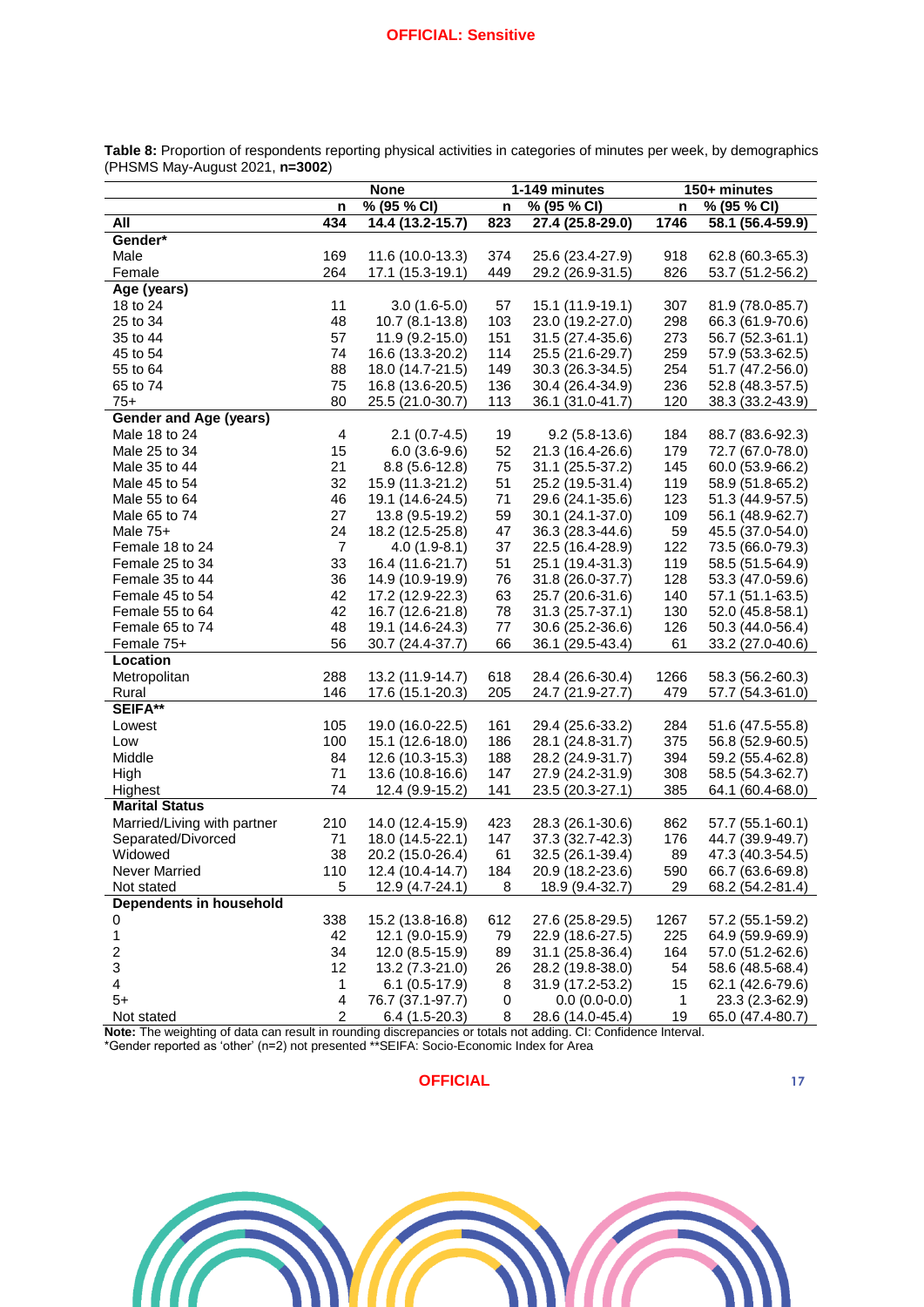#### **Table 1:** Continued

|                             |     | <b>None</b>      |     | 1-149 minutes    | 150+ minutes |                  |  |
|-----------------------------|-----|------------------|-----|------------------|--------------|------------------|--|
|                             | n   | % (95 % CI)      | n   | % (95 % CI)      | n            | % (95 % CI)      |  |
| <b>Employment status</b>    |     |                  |     |                  |              |                  |  |
| Full time employed          | 89  | $9.1(7.4-11.0)$  | 247 | 25.1 (22.5-27.9) | 648          | 65.8 (62.8-68.8) |  |
| Part time employed          | 38  | 10.6 (7.7-14.0)  | 93  | 25.7 (21.4-30.4) | 230          | 63.7 (58.5-68.4) |  |
| Casual                      | 25  | $8.2(5.5-11.6)$  | 67  | 21.8 (17.5-26.7) | 215          | 70.1 (64.7-75.0) |  |
| Unemployed                  | 28  | 22.6 (15.6-30.1) | 34  | 27.3 (19.8-35.2) | 63           | 50.1 (41.4-58.6) |  |
| Engaged in home duties      | 19  | 24.1 (15.5-33.9) | 27  | 33.6 (24.1-44.5) | 34           | 42.3 (32.1-53.4) |  |
| Student                     | 6   | $3.7(1.7-7.9)$   | 35  | 22.7 (16.8-30.0) | 112          | 73.6 (65.8-79.7) |  |
| Retired                     | 151 | 20.6 (17.8-23.6) | 236 | 32.2 (28.8-35.6) | 347          | 47.3 (43.7-50.9) |  |
| Unable to work              | 55  | 37.1 (29.7-45.1) | 50  | 33.7 (26.5-41.7) | 43           | 29.2 (22.2-36.7) |  |
| Other                       | 16  | 17.9 (11.2-27.2) | 28  | 31.9 (22.8-42.0) | 44           | 50.2 (39.7-60.3) |  |
| Not stated                  | 6   | 29.4 (13.6-51.7) | 6   | 28.5 (13.6-51.7) | 9            | 42.1 (25.1-66.2) |  |
| <b>Education status</b>     |     |                  |     |                  |              |                  |  |
| No schooling to secondary   | 255 | 17.8 (15.8-19.8) | 402 | 27.9 (25.7-30.3) | 780          | 54.3 (51.7-56.8) |  |
| Trade, certificate, diploma | 132 | 13.8 (11.7-16.1) | 264 | 27.5 (24.8-30.4) | 563          | 58.7 (55.6-61.8) |  |
| Degree or higher            | 42  | $7.3(5.3-9.5)$   | 150 | 25.8 (22.3-29.4) | 390          | 66.9 (63.0-70.6) |  |
| Not stated                  | 4   | 16.7 (6.5-37.6)  | 7   | 30.9 (15.5-52.6) | 12           | 52.4 (34.3-73.7) |  |
| <b>Aboriginal Status</b>    |     |                  |     |                  |              |                  |  |
| Aboriginal                  | 18  | 24.8 (15.7-35.0) | 18  | 24.3 (15.7-35.0) | 37           | 50.8 (38.8-61.2) |  |
| Non-Aboriginal              | 412 | 14.1 (12.9-15.4) | 799 | 27.4 (25.8-29.1) | 1702         | 58.4 (56.6-60.2) |  |
| Not stated                  | 3   | 20.9 (6.0-44.4)  | 6   | 41.1 (18.8-64.7) | 6            | 38.0 (18.8-64.7) |  |
| <b>CALD Status</b>          |     |                  |     |                  |              |                  |  |
| English main language       | 362 | 14.2 (12.9-15.6) | 703 | 27.6 (25.9-29.4) | 1483         | 58.2 (56.3-60.1) |  |
| Non English speaking        | 69  | 15.4 (12.4-19.1) | 113 | 25.5 (21.6-29.7) | 262          | 59.0 (54.4-63.5) |  |
| Not defined                 | 3   | 29.0 (9.3-60.6)  | 6   | 62.6 (30.4-84.7) | 1            | $8.3(1.1-38.1)$  |  |
| <b>Dwelling type</b>        |     |                  |     |                  |              |                  |  |
| Owned                       | 290 | 14.4 (12.9-16.0) | 541 | 26.8 (25.0-28.8) | 1184         | 58.8 (56.6-60.9) |  |
| Rented privately            | 81  | $11.5(9.3-14.1)$ | 193 | 27.5 (24.3-30.9) | 428          | 61.0 (57.3-64.5) |  |
| Rented from Housing SA      | 28  | 18.3 (13.0-25.3) | 49  | 32.5 (25.4-40.2) | 75           | 49.3 (41.8-57.6) |  |
| Retirement village          | 15  | 24.3 (14.4-34.8) | 25  | 40.1 (27.8-51.3) | 23           | 35.7 (25.0-48.1) |  |
| Other                       | 12  | 53.2 (34.3-73.7) | 0   | $1.2(0.0-10.7)$  | 10           | 45.6 (26.3-65.7) |  |
| Not stated                  | 8   | 16.9 (8.0-28.5)  | 15  | 30.2 (19.1-44.3) | 26           | 53.0 (39.2-66.5) |  |
| <b>Household Income</b>     |     |                  |     |                  |              |                  |  |
| Up to \$20,000              | 42  | 21.7 (16.2-27.7) | 59  | 30.4 (24.1-37.0) | 93           | 47.9 (40.8-54.7) |  |
| \$20,001 - \$40,000         | 45  | 15.4 (11.5-19.7) | 101 | 34.3 (29.0-39.8) | 148          | 50.3 (44.5-55.9) |  |
| \$40,001 - \$60,000         | 27  | 10.7 (7.4-15.0)  | 87  | 34.7 (29.0-40.7) | 137          | 54.5 (48.4-60.7) |  |
| \$60,001 - \$80,000         | 24  | $12.6(8.5-18.0)$ | 38  | 20.2 (14.9-26.2) | 127          | 67.1 (60.3-73.6) |  |
| \$80,001 - \$100,000        | 14  | $7.0(4.0-11.0)$  | 46  | 22.8 (17.3-28.8) | 142          | 70.1 (63.4-75.9) |  |
| \$100,001 - \$150,000       | 27  | 8.8 (5.9-12.2)   | 83  | 26.7 (22.0-31.8) | 201          | 64.5 (59.2-69.8) |  |
| More than \$150,000         | 27  | $7.6(5.3-10.9)$  | 72  | 20.7 (16.6-25.1) | 250          | 71.6 (66.7-76.2) |  |
| Not stated                  | 227 | 18.8 (16.7-21.1) | 335 | 27.7 (25.2-30.3) | 647          | 53.5 (50.7-56.3) |  |

**Note:** The weighting of data can result in rounding discrepancies or totals not adding. CI: Confidence Interval.

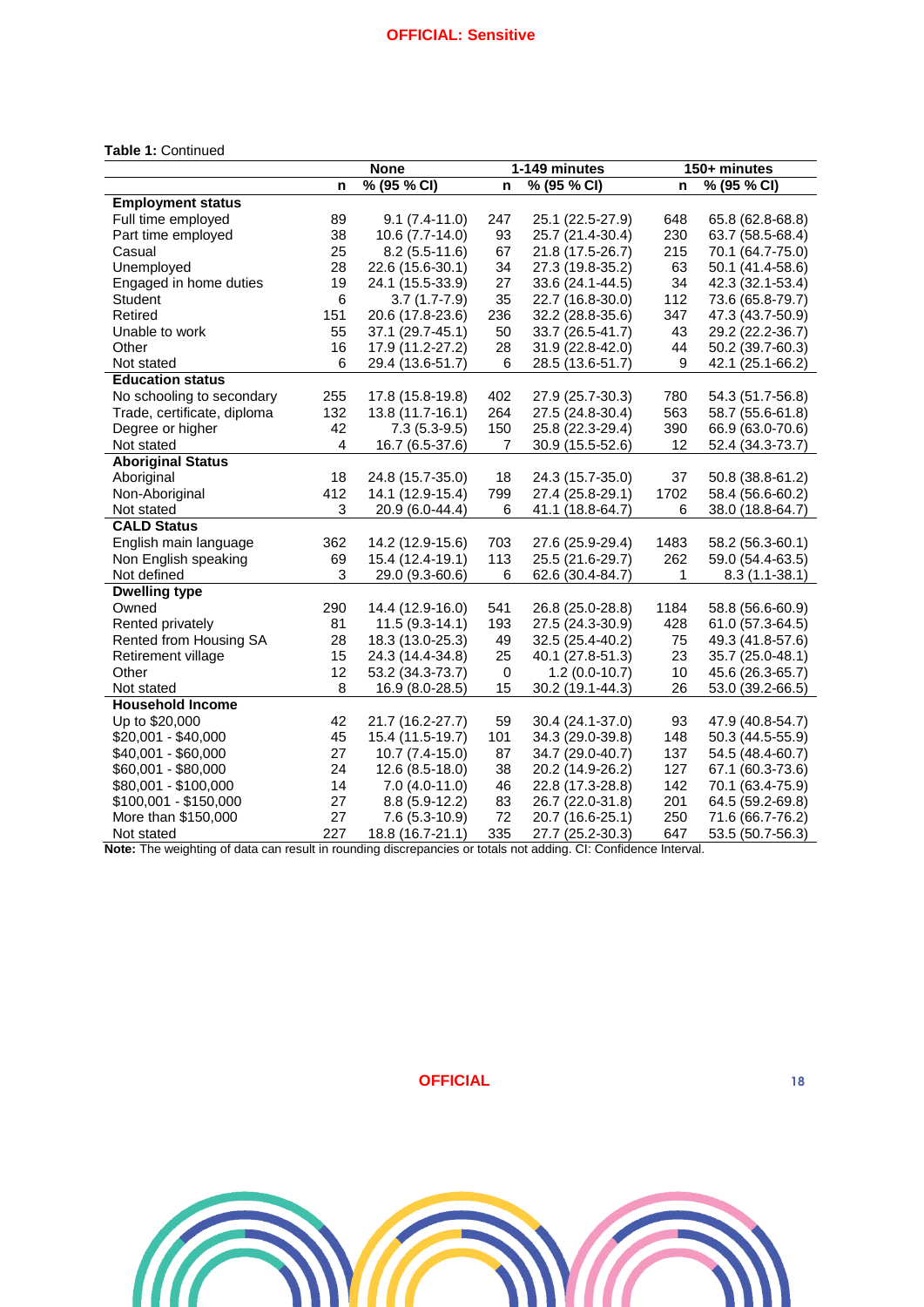#### <span id="page-18-0"></span>**Association of minutes of physical activity with health status**

This section presents the proportion of respondents by minutes of physical activity (0 minutes, 1-149 minutes or 150+ minutes) by self-reported health status [\(Table 9\)](#page-18-1).

[Table 9](#page-18-1) shows that the proportion of respondents who self-reported their health status as good or better increased with participation in physical activity. Respondents who did not engage in any physical activity (60.0%) were less likely to report a good or better health status compared to those who engaged in at least 150 minutes (86.8%). The results should be interpreted with caution due to the possible effect of reverse causality. It is unknown if lower engagement in physical activity caused poorer rates of selfreported health, or whether people with poorer self-reported health (possibly due to other health risk factors) led to respondents being unable to engage in more activity.

<span id="page-18-1"></span>**Table 9:** Proportion of respondents reporting health status by minutes of physical activity (PHSMS May-August 2021, **n^=2995**)

|                          | <b>None</b> |                  |     | 1-149 minutes    |      | 150+ minutes     |  |
|--------------------------|-------------|------------------|-----|------------------|------|------------------|--|
|                          | n           | % (95 % CI)      | n   | % (95 % CI)      | n    | % (95 % CI)      |  |
| Excellent                | 44          | $10.2(7.6-13.3)$ | 66  | $8.0(6.3-10.1)$  | 368  | 21.1 (19.2-23.1) |  |
| Very Good                | 85          | 19.6 (16.1-23.6) | 234 | 28.6 (25.6-31.7) | 626  | 35.9 (33.7-38.2) |  |
| Good                     | 131         | 30.3 (26.1-34.8) | 308 | 37.6 (34.3-41.0) | 519  | 29.8 (27.6-31.9) |  |
| Fair                     | 91          | 21.2 (17.4-25.1) | 158 | 19.3 (16.7-22.1) | 177  | 10.2 (8.8-11.6)  |  |
| Poor                     | 81          | 18.8 (15.3-22.6) | 53  | $6.5(4.9-8.3)$   | 54   | $3.1(2.4-4.0)$   |  |
| Excellent/Very Good/Good | 260         | 60.0 (55.5-64.7) | 608 | 74.2 (71.2-77.1) | 1513 | 86.8 (85.1-88.3) |  |
| Fair / Poor              | 173         | 40.0 (35.5-44.7) | 211 | 25.8 (22.9-28.8) | 231  | 13.2 (11.7-14.9) |  |

**Note:** The weighting of data can result in rounding discrepancies or totals not adding. CI: Confidence Interval.

^Don't know/refused response excluded.

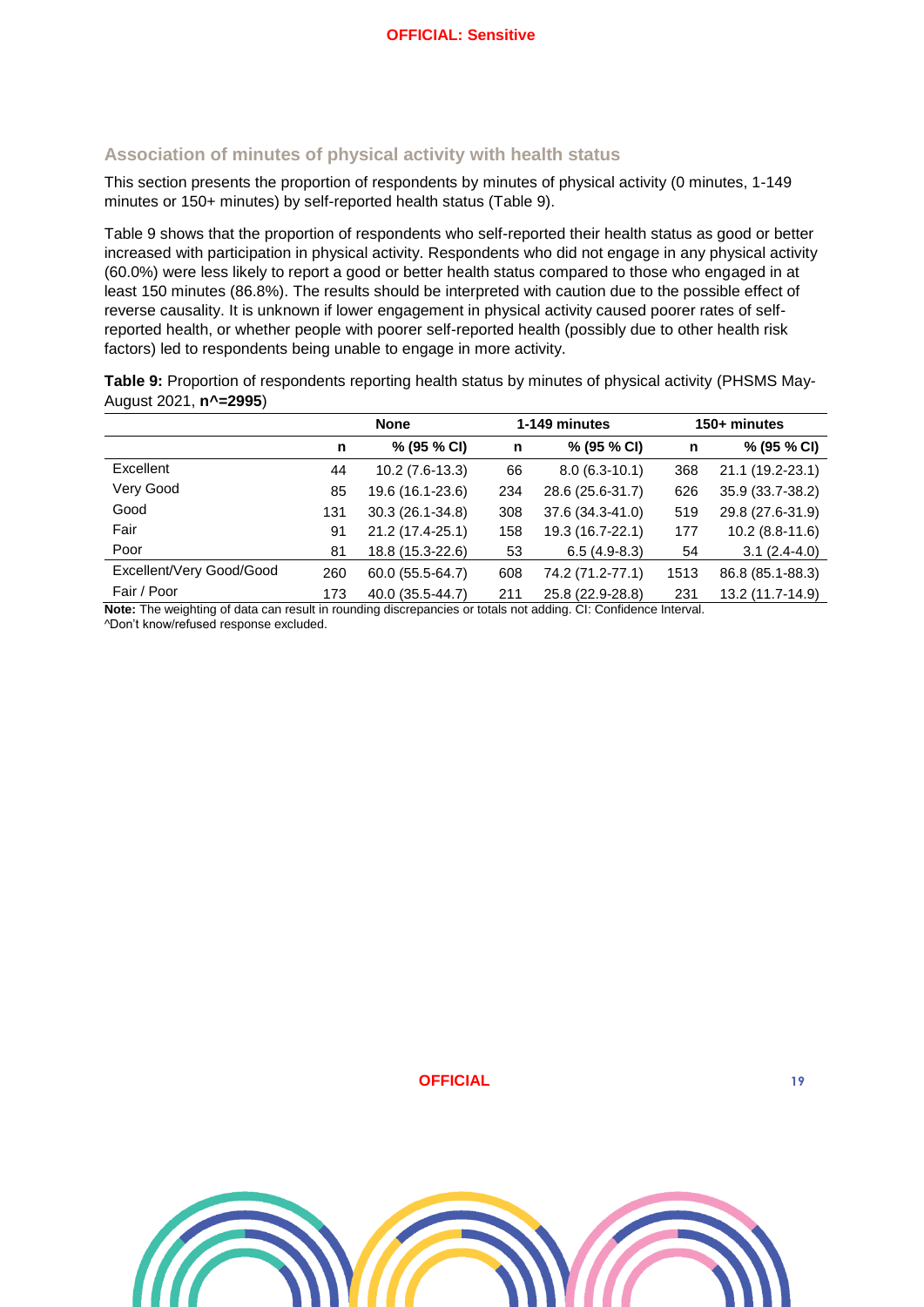#### <span id="page-19-0"></span>**Association of minutes of physical activity with overall wellbeing**

This section presents the proportion of respondents by minutes of physical activity (0 minutes, 1-149 minutes or 150+ minutes) by wellbeing [\(Table 10\)](#page-19-1).

Respondents who engaged in at least 150 minutes of physical activity reported higher levels of individual wellbeing across all four individual questions, as well as their overall wellbeing score, compared to those who engaged in lower levels of physical activity [\(Table 10\)](#page-19-1).

Again, the results should be interpreted with caution due to the possible effect of reverse causality. It is unknown if lower engagement in physical activity caused poorer rates of wellbeing, or whether people with poorer wellbeing (possibly due to other health risk factors) led to respondents being unable to engage in more activity.

<span id="page-19-1"></span>**Table 10:** Proportion of respondents reporting subjective wellbeing measures and overall wellbeing status by minutes of physical activity (PHSMS May-August 2021^)

|                                               | <b>None</b> |                  | 1-149 minutes |                  | 150+ minutes |                  |
|-----------------------------------------------|-------------|------------------|---------------|------------------|--------------|------------------|
|                                               | n           | % (95 % CI)      | n             | % (95 % CI)      | n            | % (95 % CI)      |
| Satisfied with life nowadays (n=2992)         |             |                  |               |                  |              |                  |
| Medium/High (7-10)                            | 283         | 65.9 (61.4-70.3) | 613           | 74.5 (71.5-77.5) | 1465         | 84.2 (82.4-85.9) |
| Very Low/Low (0-6)                            | 146         | 34.1 (29.7-38.6) | 209           | 25.5 (22.5-28.5) | 275          | 15.8 (14.1-17.6) |
| Things you do in life are worthwhile (n=2965) |             |                  |               |                  |              |                  |
| Medium/High (7-10)                            | 304         | 71.6 (67.1-75.7) | 639           | 78.5 (75.6-81.2) | 1462         | 84.7 (82.9-86.3) |
| Very Low/Low (0-6)                            | 121         | 28.4 (24.3-32.9) | 175           | 21.5 (18.8-24.4) | 264          | 15.3 (13.7-17.1) |
| How happy did you feel yesterday? (n=2993)    |             |                  |               |                  |              |                  |
| Medium/High (7-10)                            | 281         | 65.3 (60.6-69.6) | 591           | 72.1 (68.9-75.1) | 1320         | 75.7 (73.7-77.7) |
| Very Low/Low (0-6)                            | 149         | 34.7 (30.2-39.2) | 229           | 27.9 (24.9-31.1) | 423          | 24.3 (22.3-26.3) |
| How anxious did you feel yesterday? (n=2984)  |             |                  |               |                  |              |                  |
| Medium/Low (0-3)                              | 246         | 57.3 (52.5-61.8) | 482           | 58.7 (55.3-62.0) | 1098         | 63.3 (61.0-65.6) |
| Very high/high (4-10)                         | 183         | 42.7 (37.9-47.3) | 339           | 41.3 (38.0-44.7) | 636          | 36.7 (34.4-39.0) |
| <b>Overall Wellbeing (n=2962)</b>             |             |                  |               |                  |              |                  |
| Scoring well                                  | 117         | 27.5 (23.4-31.8) | 223           | 27.4 (24.4-30.5) | 565          | 32.9 (30.6-35.1) |
| Scoring neither well/ badly                   | 145         | 34.0 (29.7-38.6) | 310           | 38.1 (34.8-41.4) | 674          | 39.2 (36.9-41.5) |
| Scoring badly                                 | 164         | 38.4 (34.0-43.2) | 282           | 34.6 (31.4-37.9) | 481          | 28.0 (25.9-30.1) |

**Note:** The weighting of data can result in rounding discrepancies or totals not adding. CI: Confidence Interval. ^Don't know/refused wellbeing questions excluded.

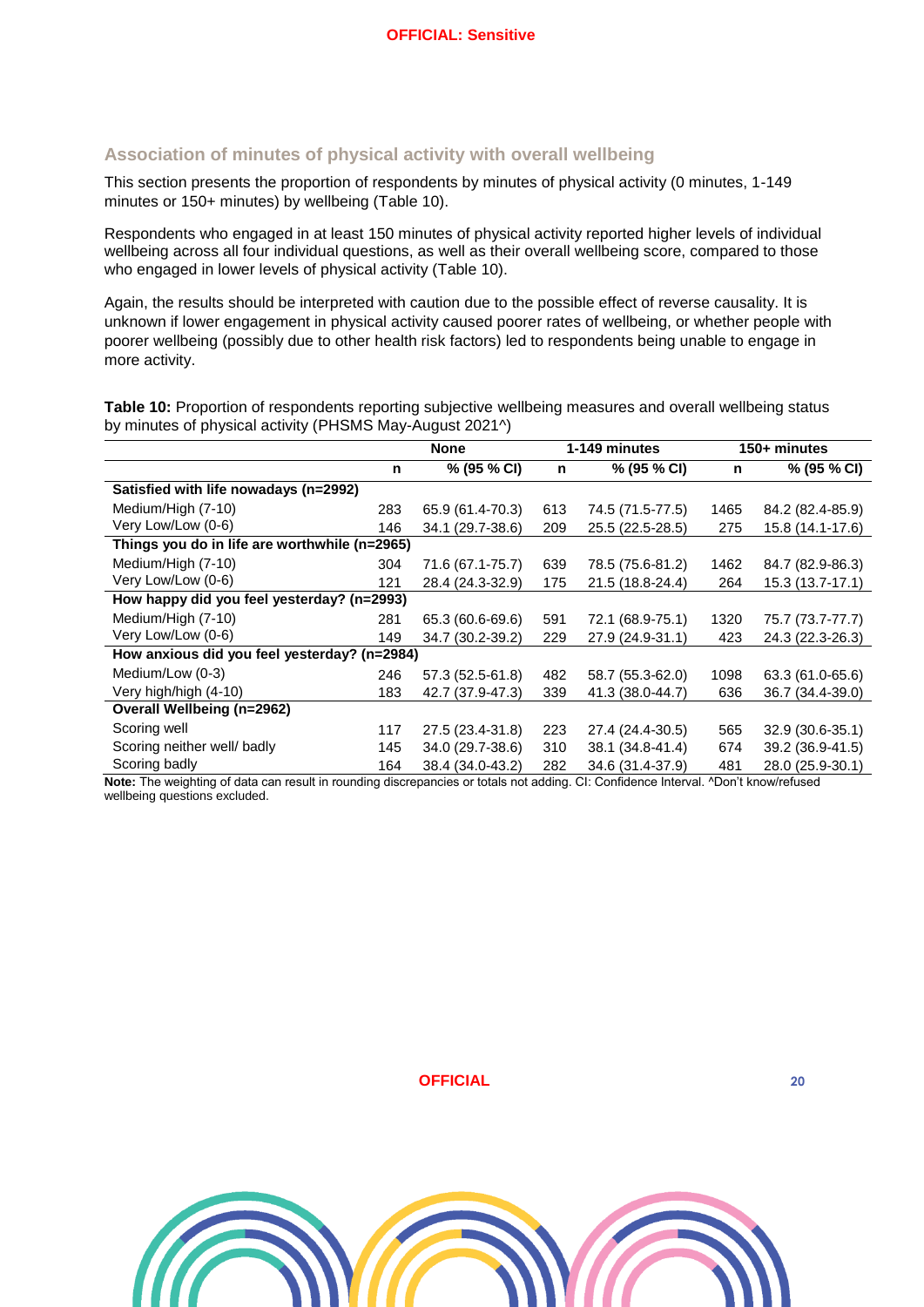Logistic regression models were used to determine the association between physical activity and each individual wellbeing question as well as overall wellbeing. Socio-demographic variables including age, gender and SEIFA were considered as control variables and were adjusted in the regression models.

[Table 11](#page-20-0) to [Table 14](#page-21-0) show the association between physical activity and each individual wellbeing question. After adjusting for age, gender and SEIFA, respondents engaging in 1-149minutes and 150+minutes of physical activity were significantly associated with medium/high responses for being *'satisfied with life nowadays*', '*things you do in life are worthwhile"*, and *'how happy do you feel yesterday?'* Respondents engaging in 150+minutes of physical activity were significantly associated with low/medium scores for *'how anxious did you feel yesterday?'* .

<span id="page-20-0"></span>**Table 11:** Association between physical activity and scoring medium/high for *'satisfied with life nowadays'* (PHSMS May-August 2021^)

|                        | <b>Unadjusted</b> |                 |                   |                 |         |
|------------------------|-------------------|-----------------|-------------------|-----------------|---------|
|                        | <b>Odds Ratio</b> | (95% CI)        | <b>Odds Ratio</b> | (95% CI)        | p-value |
| None                   | Reference         |                 | Reference         |                 |         |
| 1-149 minutes per week | 1.51              | $(1.18 - 1.95)$ | 1.53              | $(1.18 - 1.98)$ | 0.001   |
| 150+ minutes per week  | 2.75              | $(2.17 - 3.49)$ | 2.83              | $(2.21 - 3.62)$ | < 0.001 |

Note: ^Don't know/Refused responses are not included in the model. CI: Confidence Interval.

\*Age, gender and SEIFA were adjusted in the regression model. Gender reported as 'other' (n=2) excluded

**Table 12:** Association between physical activity and scoring medium/high for *'things you do in life are worthwhile'* (PHSMS May-August 2021^)

|                        | <b>Unadjusted</b> |                 | Adjusted*         |                 |         |
|------------------------|-------------------|-----------------|-------------------|-----------------|---------|
|                        | <b>Odds Ratio</b> | (95% CI)        | <b>Odds Ratio</b> | (95% CI)        | p-value |
| None                   | Reference         |                 | Reference         |                 |         |
| 1-149 minutes per week | 1.45              | $(1.11 - 1.90)$ | 1.50              | $(1.15 - 1.97)$ | 0.003   |
| 150+ minutes per week  | 2.20              | $(1.72 - 2.82)$ | 2.39              | $(1.84 - 3.09)$ | < 0.001 |

Note: ^Don't know/Refused responses are not included in the model. CI: Confidence Interval.

\*Age, gender and SEIFA were adjusted in the regression model. Gender reported as 'other' (n=2) excluded

**Table 13:** Association between physical activity and scoring medium/high for *'how happy did you feel yesterday?'* (PHSMS May-August 2021^)

|                        | <b>Unadjusted</b> |                 | Adjusted*         |                 |         |  |
|------------------------|-------------------|-----------------|-------------------|-----------------|---------|--|
|                        | <b>Odds Ratio</b> | (95% CI)        | <b>Odds Ratio</b> | (95% CI)        | p-value |  |
| None                   | Reference         |                 | Reference         |                 |         |  |
| 1-149 minutes per week | 1.37              | $(1.07 - 1.76)$ | 1.42              | $(1.10 - 1.83)$ | 0.007   |  |
| 150+ minutes per week  | 1.66              | $(1.32 - 2.08)$ | 1.83              | $(1.44 - 2.31)$ | < 0.001 |  |

Note: ^Don't know/Refused responses are not included in the model. CI: Confidence Interval.

\*Age, gender and SEIFA were adjusted in the regression model. Gender reported as 'other' (n=2) excluded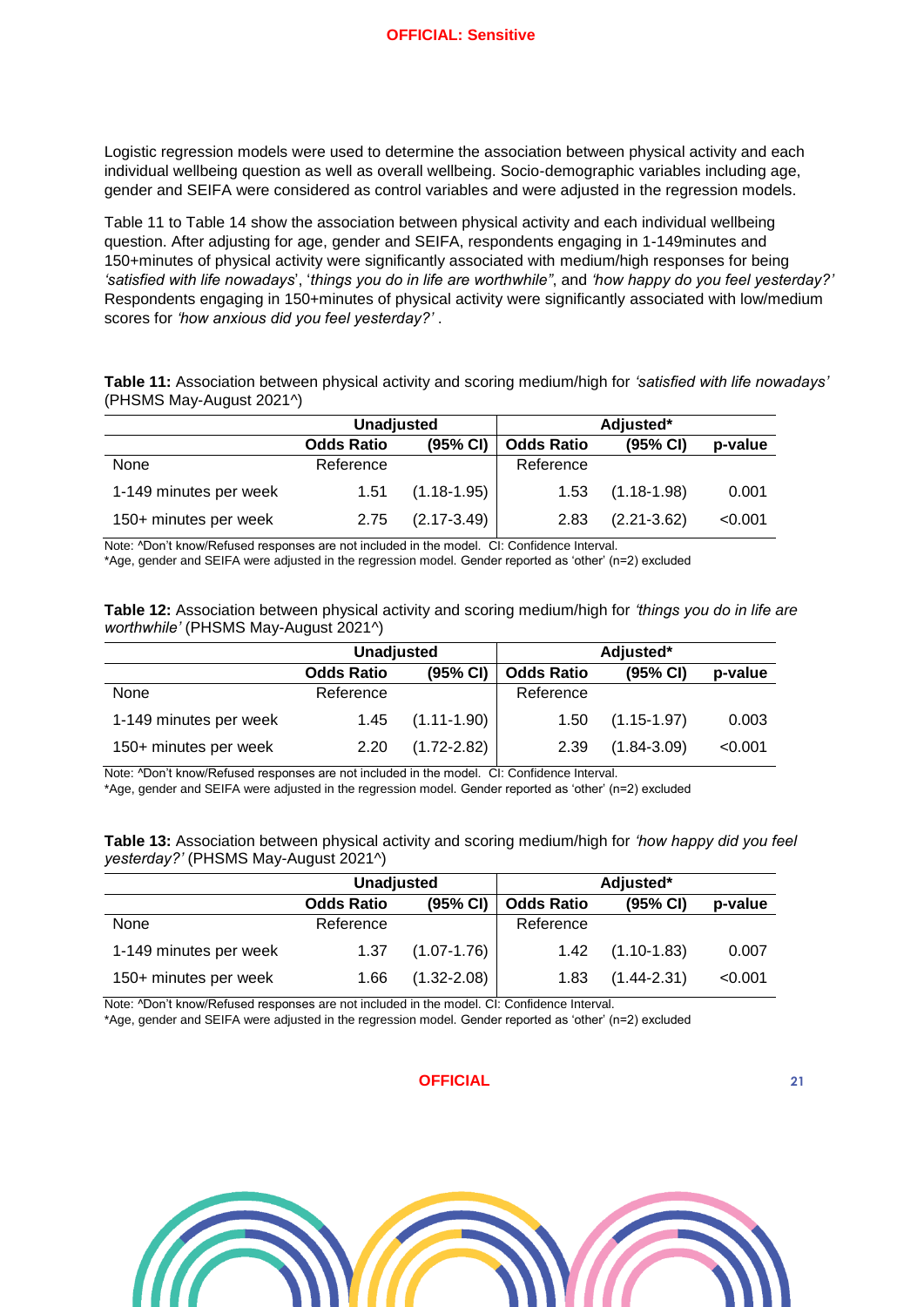<span id="page-21-0"></span>

| Table 14: Association between physical activity and scoring low/medium for 'how anxious did you feel |  |  |  |
|------------------------------------------------------------------------------------------------------|--|--|--|
| yesterday?' (PHSMS May-August 2021^)                                                                 |  |  |  |

|                        | <b>Unadjusted</b> |                 | Adjusted*         |                 |         |  |
|------------------------|-------------------|-----------------|-------------------|-----------------|---------|--|
|                        | <b>Odds Ratio</b> | (95% CI)        | <b>Odds Ratio</b> | (95% CI)        | p-value |  |
| None                   | Reference         |                 | Reference         |                 |         |  |
| 1-149 minutes per week | 1.06              | $(0.84 - 1.34)$ | 1.13              | $(0.89 - 1.44)$ | 0.325   |  |
| 150+ minutes per week  | 1.29              | $(1.04 - 1.59)$ | 1.51              | $(1.21 - 1.89)$ | < 0.001 |  |

CI: Confidence Interval. Note: ^Don't know/Refused responses are not included in the model.

\*Age, gender and SEIFA were adjusted in the regression model. Gender reported as 'other' (n=2) excluded

[Table 15](#page-21-1) presents the association between physical activity and overall wellbeing. After adjusting for age, gender and SEIFA, there was a significant association between physical activity of 150+ minutes and scoring well for overall wellbeing.

<span id="page-21-1"></span>**Table 15:** Association between physical activity and scoring well for *overall wellbeing* (PHSMS May-August 2021^)

|                        | <b>Unadjusted</b> |                 | Adjusted*         |                 |         |  |
|------------------------|-------------------|-----------------|-------------------|-----------------|---------|--|
|                        | <b>Odds Ratio</b> | (95% CI)        | <b>Odds Ratio</b> | (95% CI)        | p-value |  |
| None                   | Reference         |                 | Reference         |                 |         |  |
| 1-149 minutes per week | 0.99              | $(0.76 - 1.29)$ | 1.07              | $(0.82 - 1.40)$ | 0.607   |  |
| 150+ minutes per week  | 1.29              | $(1.02 - 1.63)$ | 1.59              | $(1.24 - 2.02)$ | < 0.001 |  |

CI: Confidence Interval.

Note: ^Don't know/Refused responses are not included in the model.

\*Age, gender and SEIFA were adjusted in the regression model. Gender reported as 'other' (n=2) excluded

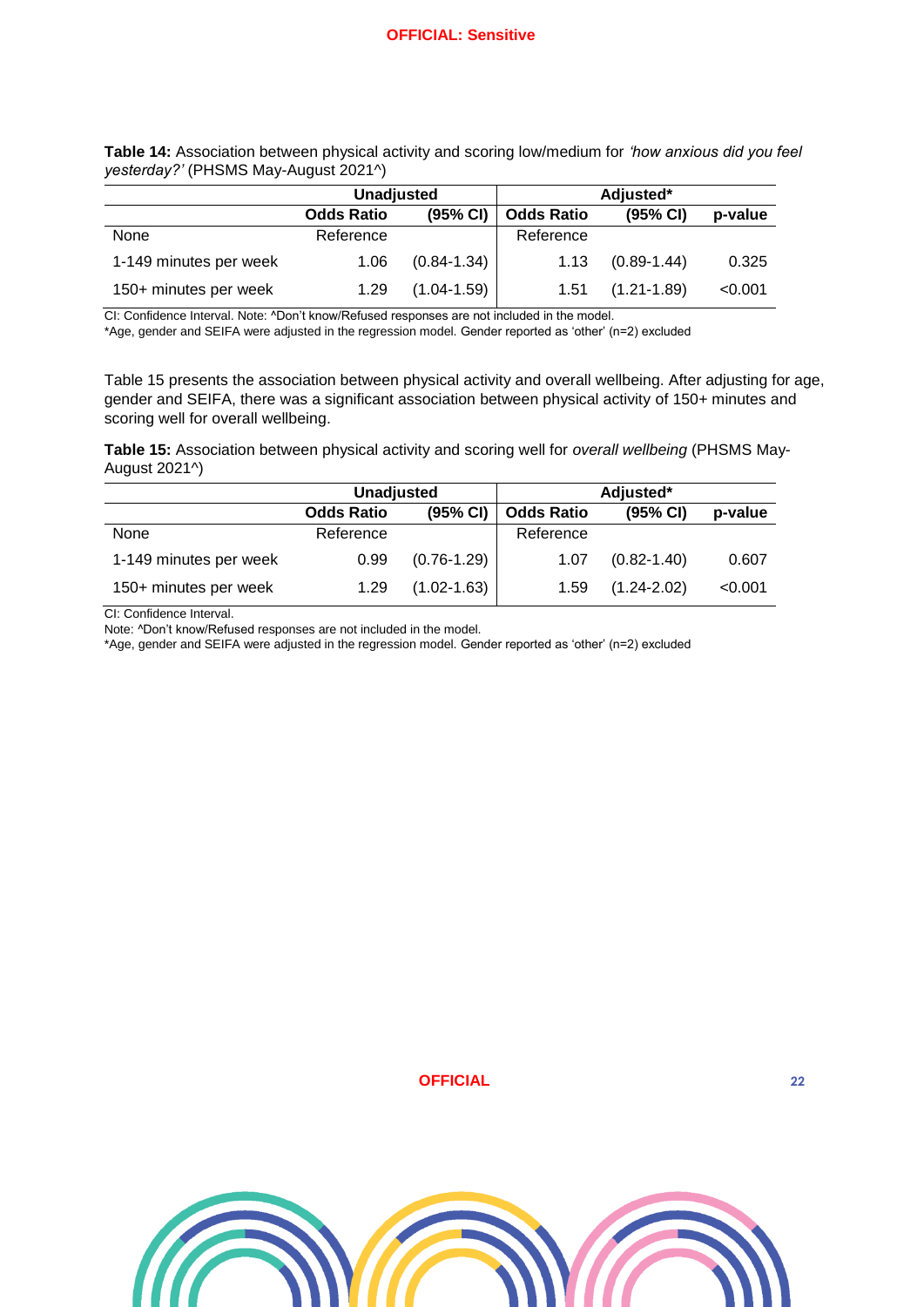## <span id="page-22-0"></span>Volunteering

**Measures:** Respondents were asked if they had given any of their time to do any volunteering activities for a sports organisation in the last 12 months, and the responses are shown in [Table 16.](#page-22-1) The respondents who had volunteered were further asked the number of occasions they had done so in the past 12 months, and the results are shown in [Table 17.](#page-23-1)

In 2021 PHSMS, a total of n=618 respondents (20.6%) reported volunteering their time for a sporting organisation in the last 12-months, which was lower than the respondents from 2019 survey (31.1%). Of these respondents, about 40.4% reported providing any other help for a sport or recreational physical activity, 39.1% reported raising funds for a sports club, organisation or event, and about 33% provided transport to help people to take part in sport. The proportions for these response were significantly lower when compared to the respondents from the April 2019 survey. All response options are provided in [Table](#page-22-1)  [16](#page-22-1) below, and multiple responses were allowed.

There were n=415 respondents that reported volunteering for a non-sporting organisation, and n=1968 that didn't report volunteering for any activity. These respondents are excluded from [Table 16.](#page-22-1)

<span id="page-22-1"></span>**Table 16:** During the last 12 months, have you given any of your time to do any of the following activities for a sports organisation? (PHSMS April 2019 & PHSMS May-August 2021)

| <b>Activities</b>                                                                                                                                                                              |     | <b>PHSMS May-August</b><br>2021 (n^=618) |     | PHSMS April 2019<br>(n=934) |
|------------------------------------------------------------------------------------------------------------------------------------------------------------------------------------------------|-----|------------------------------------------|-----|-----------------------------|
|                                                                                                                                                                                                | n   | $\%$ (95 % CI)                           | n   | $\%$ (95 % CI)              |
| Provide any other help for a sport or recreational<br>physical activity (e.g. helping with refreshments; sports<br>kit or equipment)                                                           | 249 | 40.4 (36.5-44.2)                         | 477 | 51.1 (47.9-54.3)            |
| Raise funds for a sports club, organisation or event<br>(Only includes fundraising for sport, not more general<br>charitable fundraising through taking part in a sports<br>event or activity) | 242 | 39.1 (35.4-43.1)                         | 499 | 53.4 (50.2-56.6)            |
| Provide transport which helps people take part in sport<br>(other than family members)                                                                                                         | 203 | 32.8 (29.2-36.6)                         | 375 | 40.1 (37.0-43.3)            |
| Coach or instruct an individual or team(s) in a sport or<br>recreational physical activity (other than solely for family<br>members)                                                           | 192 | 31.1 (27.5-34.8)                         | 275 | 29.5 (26.6-32.4)            |
| Perform an administrative or committee role for a sports<br>organisation, activity or event (e.g. chairman, treasurer,<br>social secretary, first aider, welfare officer)                      | 170 | 27.5 (24.1-31.1)                         | 300 | 32.1 (29.2-35.2)            |
| Referee, umpire, or officiate at a sports match,<br>competition or event                                                                                                                       | 135 | 21.9 (18.7-25.2)                         | 240 | 25.7 (23.0-28.6)            |
| Act as a steward or marshal at a sports activity or event                                                                                                                                      | 128 | 20.7 (17.7-24.0)                         | 184 | 19.6 (17.2-22.3)            |

**Note:** The weighting of data can result in rounding discrepancies or totals not adding. CI denotes Confidence Interval. Multiple responses allowed. ^Refused response (n=1) excluded

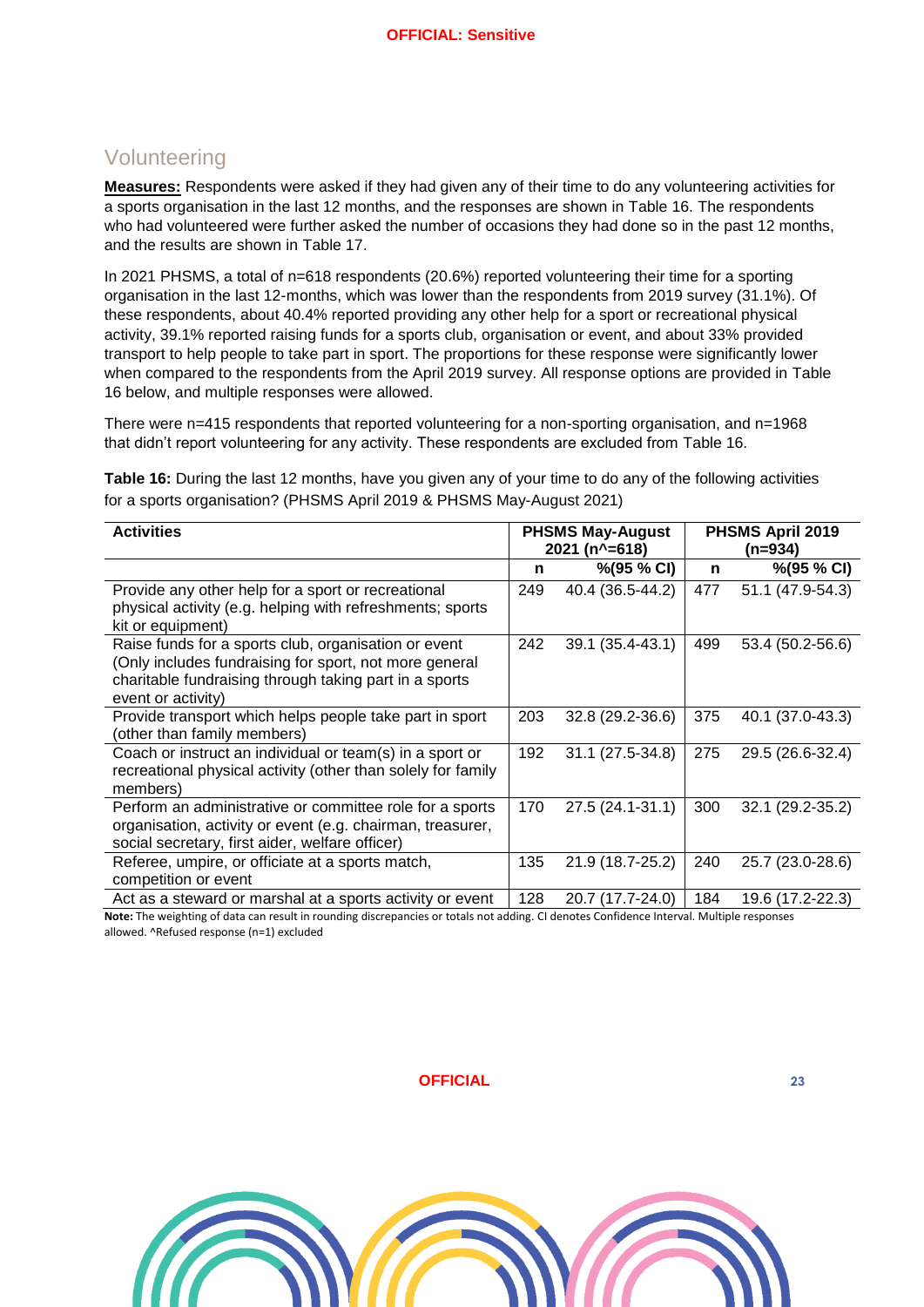[Table 17](#page-23-1) shows that in 2021, 19.2% of respondents had volunteered for a sports organisation on more than one occasion in the last 12 months, which is lower than the respondents in 2019 survey (29.6%). The n=415 respondents that reported volunteering for a non-sporting organisation were not asked how many times they had volunteered in the past 12 months and are therefore excluded from the table.

<span id="page-23-1"></span>**Table 17:** Have you volunteered for a sports organisation on more than one occasion in the last 12 months? (PHSMS April 2019 & PHSMS May-August 2021)

|                |      | PHSMS May-August 2021 (n=2586) | PHSMS April 2019 (n=2503) |                  |  |
|----------------|------|--------------------------------|---------------------------|------------------|--|
|                | n    | % (95 % CI)                    | n                         | % (95 % CI)      |  |
| None/Once      | 2067 | 79.9 (78.4-81.4)               | 1737                      | 69.4 (67.6-71.2) |  |
| More than once | 497  | 19.2 (17.7-20.8)               | 741                       | 29.6 (27.8-31.4) |  |
| Don't know     | 22   | $0.8(0.5-1.3)$                 | 25                        | $1.0(0.7-1.4)$   |  |
| Total          | 2586 | 100.0                          | 2503                      | 100.0            |  |

**Note:** The weighting of data can result in rounding discrepancies or totals not adding. CI denotes Confidence Interval Volunteering for a non-sporting organisation (n=415 in 2021 and n=496 in 2019 PHSMS) excluded.

#### <span id="page-23-0"></span>**Volunteering by wellbeing measures**

This section presents the proportion of respondents reporting subjective wellbeing measures by volunteering status (for a sports organisation) in the last 12 months (regular volunteers). Regular volunteers scored better for overall wellbeing (35.8%) than those volunteering none or once (28.0%), as well as scoring higher for life satisfaction, feeling happy the previous day and feeling that things they did in life were worthwhile [\(Table 18\)](#page-23-2).

<span id="page-23-2"></span>**Table 18:** Proportion of respondents reporting wellbeing measures and overall status by volunteering for a sports organisation in the last 12 months (PHSMS May-August 2021)

|                                               | <b>Volunteered</b> |                  | <b>Volunteered</b> |                     |
|-----------------------------------------------|--------------------|------------------|--------------------|---------------------|
|                                               |                    | none/once        |                    | more than once      |
|                                               | n                  | % (95 % CI)      | n                  | % (95 % CI)         |
| Satisfied with life nowadays (n=2554)         |                    |                  |                    |                     |
| Medium/High (7-10)                            | 1563               | 76.0 (74.1-77.8) | 436                | 87.6 (84.6-90.4)    |
| Very Low/Low (0-6)                            | 494                | 24.0 (22.2-25.9) | 62                 | $12.4(9.8-15.6)$    |
| Things you do in life are worthwhile (n=2533) |                    |                  |                    |                     |
| Medium/High (7-10)                            | 1600               | 78.4 (76.6-80.2) | 443                | 89.9 (87.0-92.3)    |
| Very Low/Low (0-6)                            | 440                | 21.6 (19.8-23.4) | 50                 | $10.1 (7.7 - 13.0)$ |
| How happy did you feel yesterday? (n=2556)    |                    |                  |                    |                     |
| Medium/High (7-10)                            | 1461               | 71.0 (69.0-72.9) | 402                | 80.9 (77.3-84.2)    |
| Very Low/Low (0-6)                            | 597                | 29.0 (27.1-31.0) | 95                 | 19.1 (15.8-22.7)    |
| How anxious did you feel yesterday? (n=2548)  |                    |                  |                    |                     |
| Medium/Low (0-3)                              | 1223               | 59.6 (57.5-61.7) | 328                | 66.0 (61.7-70.1)    |
| Very high/high (4-10)                         | 828                | 40.4 (38.3-42.5) | 169                | 34.0 (29.9-38.3)    |
| <b>Overall Wellbeing (n=2530)</b>             |                    |                  |                    |                     |
| Good wellbeing                                | 570                | 28.0 (26.1-30.0) | 176                | 35.8 (31.6-40.0)    |
| Scoring neither well nor badly (neutral)      | 773                | 38.0 (35.9-40.1) | 203                | 41.1 (36.9-45.6)    |
| Poor wellbeing                                | 694                | 34.1 (32.0-36.1) | 114                | 23.1 (19.6-27.0)    |

**Note:** The weighting of data can result in rounding discrepancies or totals not adding. CI: Confidence Interval.

^Don't know/refused response excluded. Volunteering for a non-sporting organisation (n=415) excluded. Don't know volunteer status (n=22) excluded.

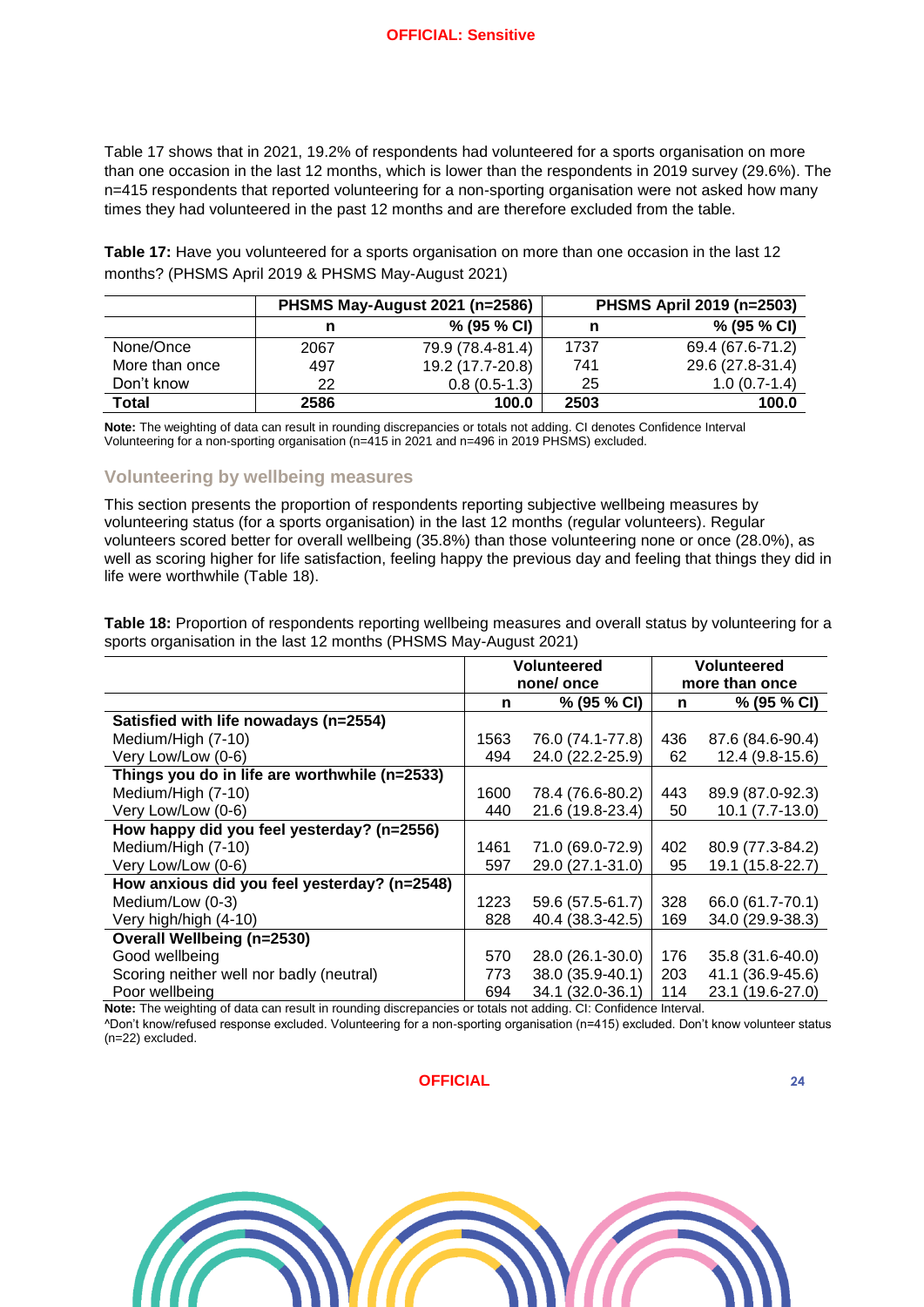## <span id="page-24-0"></span>Other Physical Activity Characteristics

**Measures:** This section presents respondent's responses to the following questions relating to the physical activities they engage in:

- What proportion of these activities do you normally do outdoors? [\(Table 19\)](#page-25-0)
- What proportion of these activities do you normally do with other people (friends, family, teammates)? [\(Table 20\)](#page-25-1)
- What proportion of these activities are "organised" (e.g. by a gym, club, school) [\(](#page-25-2)

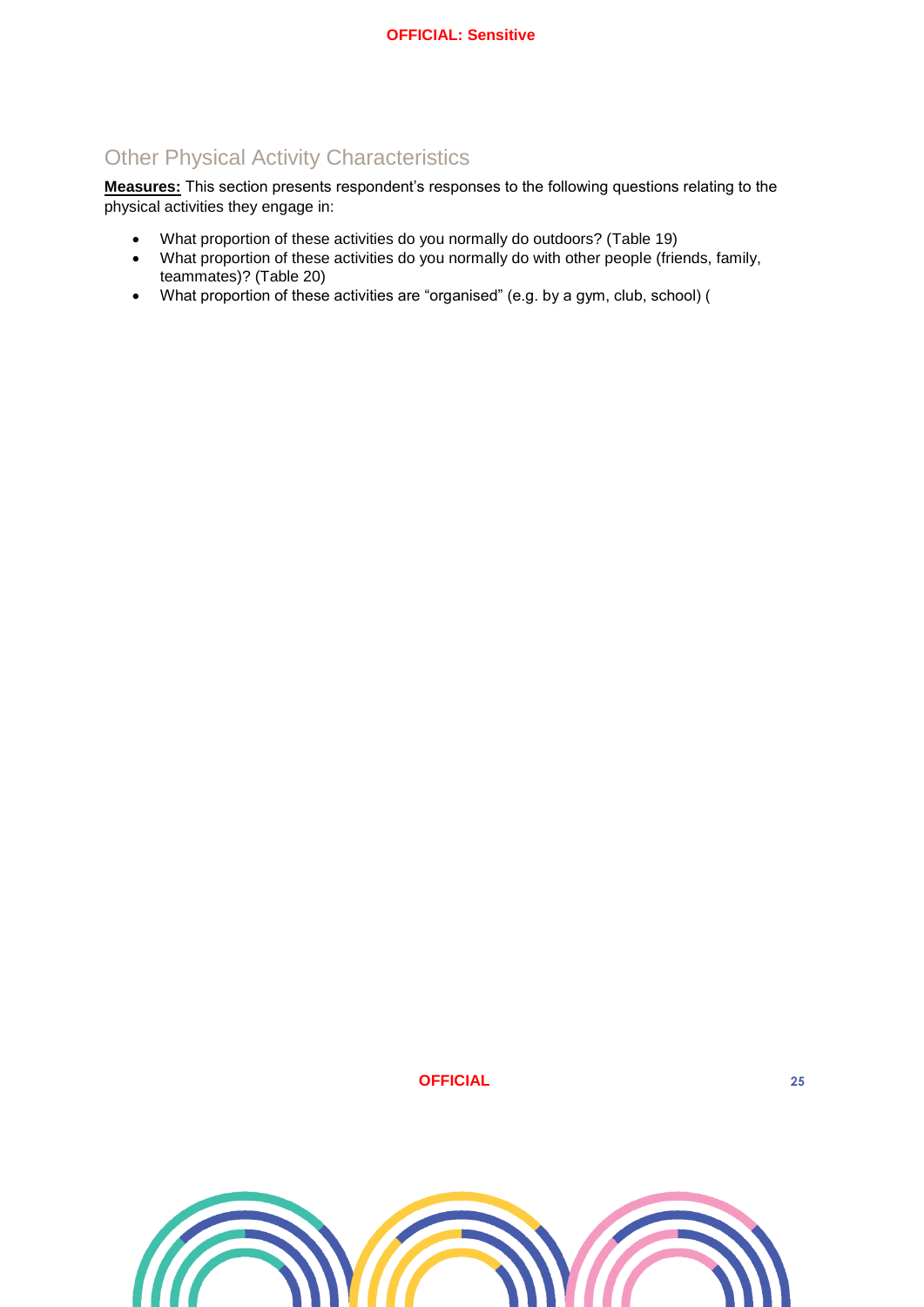- [Table](#page-25-2) **21**)
- Are you a "member" of a club or organisation associated with these activities? [\(Table 22\)](#page-26-0)

[Table 19](#page-25-0) shows that 70.9% of respondents that undertook at least half of their physical activity outdoors. About 12% of respondents reported doing none of their physical activity outdoors. [Table 20](#page-25-1) suggests that more than half (51.6%) of respondents reported participating in at least half of their physical activity with other people. About 24% of respondents that reported at least half of their physical activity was "organised" [\(Table 21\)](#page-26-1). [Table 22](#page-26-0) shows that 31.5% of respondents who were a member of a club or organisation associated with their physical activity.

<span id="page-25-0"></span>**Table 19:** Proportion of respondents reporting amount of physical activity done outdoors (PHSMS May-August 2021)

|                     | n    | $% (95\% CI)$    |
|---------------------|------|------------------|
| None                | 363  | 12.2 (11.1-13.4) |
| Less than half      | 503  | 16.9 (15.6-18.3) |
| Half                | 556  | 18.7 (17.3-20.1) |
| More than half      | 670  | 22.6 (21.1-24.1) |
| All                 | 879  | 29.6 (28.0-31.2) |
| None/Less than half | 866  | 29.1 (27.5-30.8) |
| Half or more        | 2105 | 70.9 (69.2-72.5) |
| Total <sup>^</sup>  | 2971 | 100.0            |

**Note:** The weighting of data can result in rounding discrepancies or totals not adding. CI: Confidence Interval. ^Don't know/refused excluded.

<span id="page-25-1"></span>**Table 20:** Proportion of respondents amount of physical activity done with other people (PHSMS May-August 2021)

|                     | n    | % (95 % CI)      |
|---------------------|------|------------------|
| None                | 861  | 28.9 (27.3-30.5) |
| Less than half      | 580  | 19.5 (18.1-20.9) |
| Half                | 522  | 17.5 (16.2-18.9) |
| More than half      | 531  | 17.8 (16.5-19.2) |
| All                 | 486  | 16.3 (15.0-17.7) |
| None/Less than half | 1441 | 48.4 (46.6-50.2) |
| Half or more        | 1539 | 51.6 (49.8-53.4) |
| Total <sup>^</sup>  | 2980 | 100.0            |

<span id="page-25-2"></span>**Note:** The weighting of data can result in rounding discrepancies or totals not adding. CI: Confidence Interval. ^Don't know/ refused excluded.

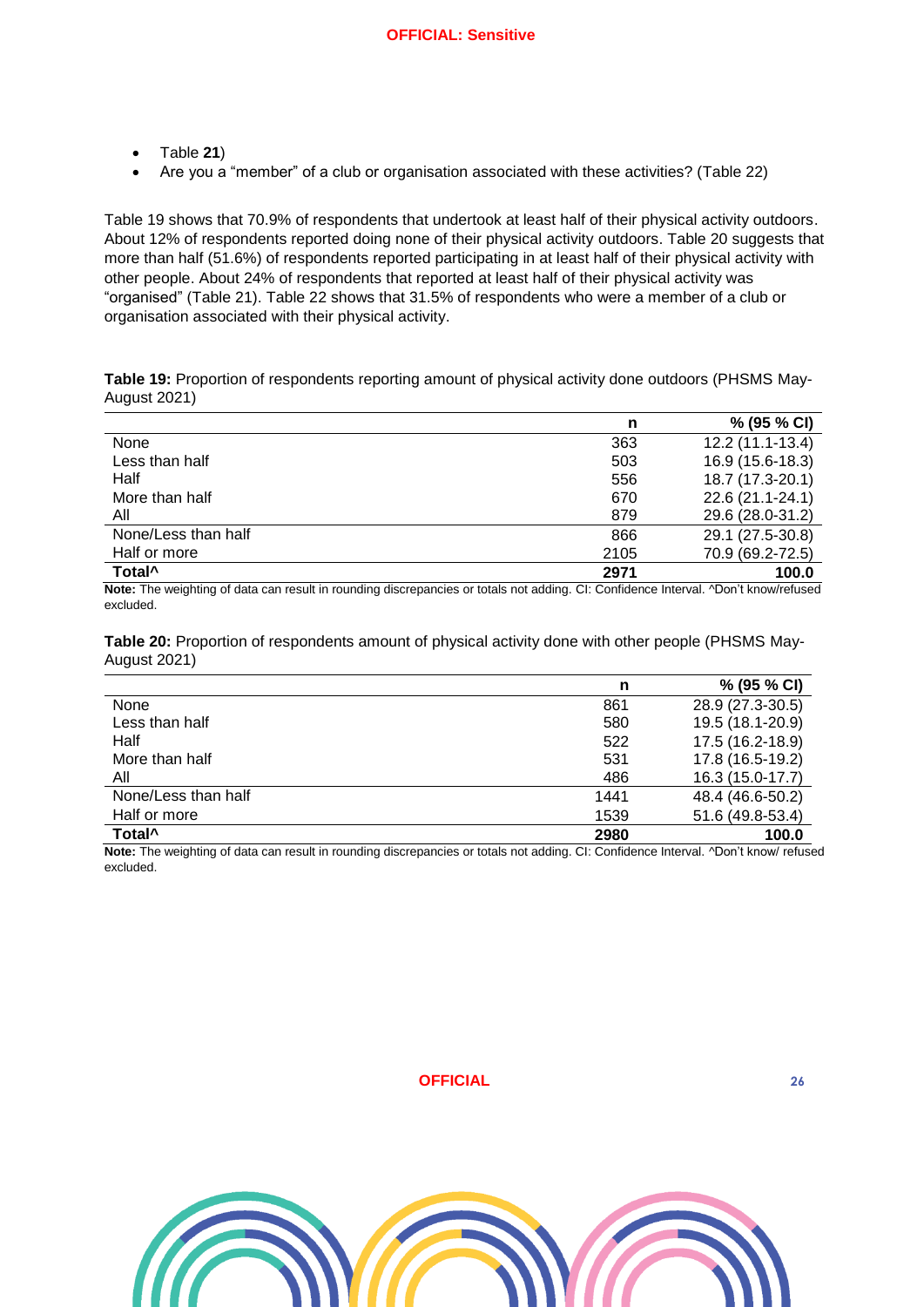<span id="page-26-1"></span>**Table 21:** Proportion of respondents reporting amount of physical activity that is "organised" (PHSMS May-August 2021)

|                     | n    | % (95 % CI)      |
|---------------------|------|------------------|
| None                | 1932 | 64.8 (63.1-66.5) |
| Less than half      | 336  | 11.3 (10.2-12.4) |
| Half                | 267  | $8.9(8.0-10.0)$  |
| More than half      | 212  | $7.1(6.2-8.1)$   |
| All                 | 233  | $7.8(6.9-8.8)$   |
| None/Less than half | 2268 | 76.1 (74.6-77.6) |
| Half or more        | 712  | 23.9 (22.4-25.4) |
| Total <sup>^</sup>  | 2980 | 100.0            |

**Note:** The weighting of data can result in rounding discrepancies or totals not adding. CI: Confidence Interval. ^Don't know/refused response excluded.

<span id="page-26-0"></span>**Table 22:** Proportion of respondents reporting membership status of a club or organisation associated with physical activity (PHSMS May-August 2021)

|                    |      | % (95 % CI)      |
|--------------------|------|------------------|
| Yes                | 943  | 31.5 (29.9-33.2) |
| No                 | 2050 | 68.5 (66.8-70.1) |
| Total <sup>^</sup> | 2993 | 100.0            |

**Note:** The weighting of data can result in rounding discrepancies or totals not adding. CI: Confidence Interval. ^Don't know/refused response excluded.

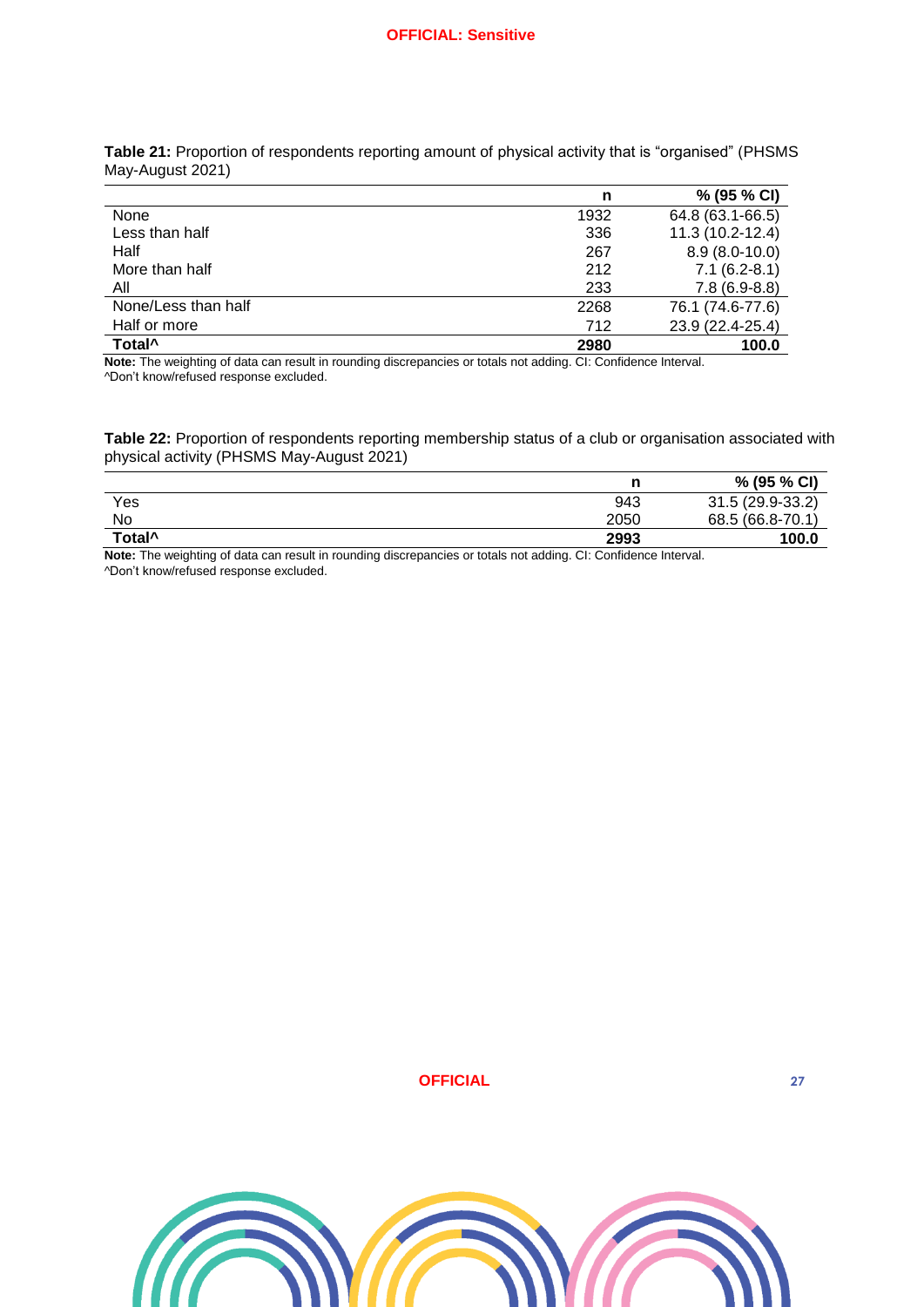## <span id="page-27-0"></span>PA Campaign & Program Awareness

Respondents were asked if they had heard of physical activity campaign and programmes as listed in [Table 23.](#page-27-1) Multiple responses were allowed for this question. The physical activity campaigns that the respondents had more awareness were 10,000 Steps (45.1%), Strength for Life (21.9%), and Healthy Workplaces (19.5).

<span id="page-27-1"></span>**Table 23:** Proportion of adults (18+ years) reporting awareness of the following programs, PHSMS May-August 2021 **(n=2984†)**

|                                                   | n    | $% (95\% CI)$    |
|---------------------------------------------------|------|------------------|
| 10,000 Steps                                      | 1345 | 45.1 (43.3-46.9) |
| Strength for Life                                 | 652  | 21.9 (20.4-23.4) |
| <b>Healthy Workplaces</b>                         | 583  | 19.5 (18.1-21.0) |
| Game On: Getting South Australia moving (n=2946#) | 540  | 18.3 (17.0-19.8) |
| Get Healthy Coaching Service                      | 147  | $4.9(4.2-5.7)$   |
| None of the above                                 | 1160 | 38.9 (37.1-40.6) |

CI: Confidence Interval. Multiple responses allowed. † Don't know/Refused excluded. #Data collection started 28/5 Note: the weighting of the data can result in rounding discrepancies or totals not adding.

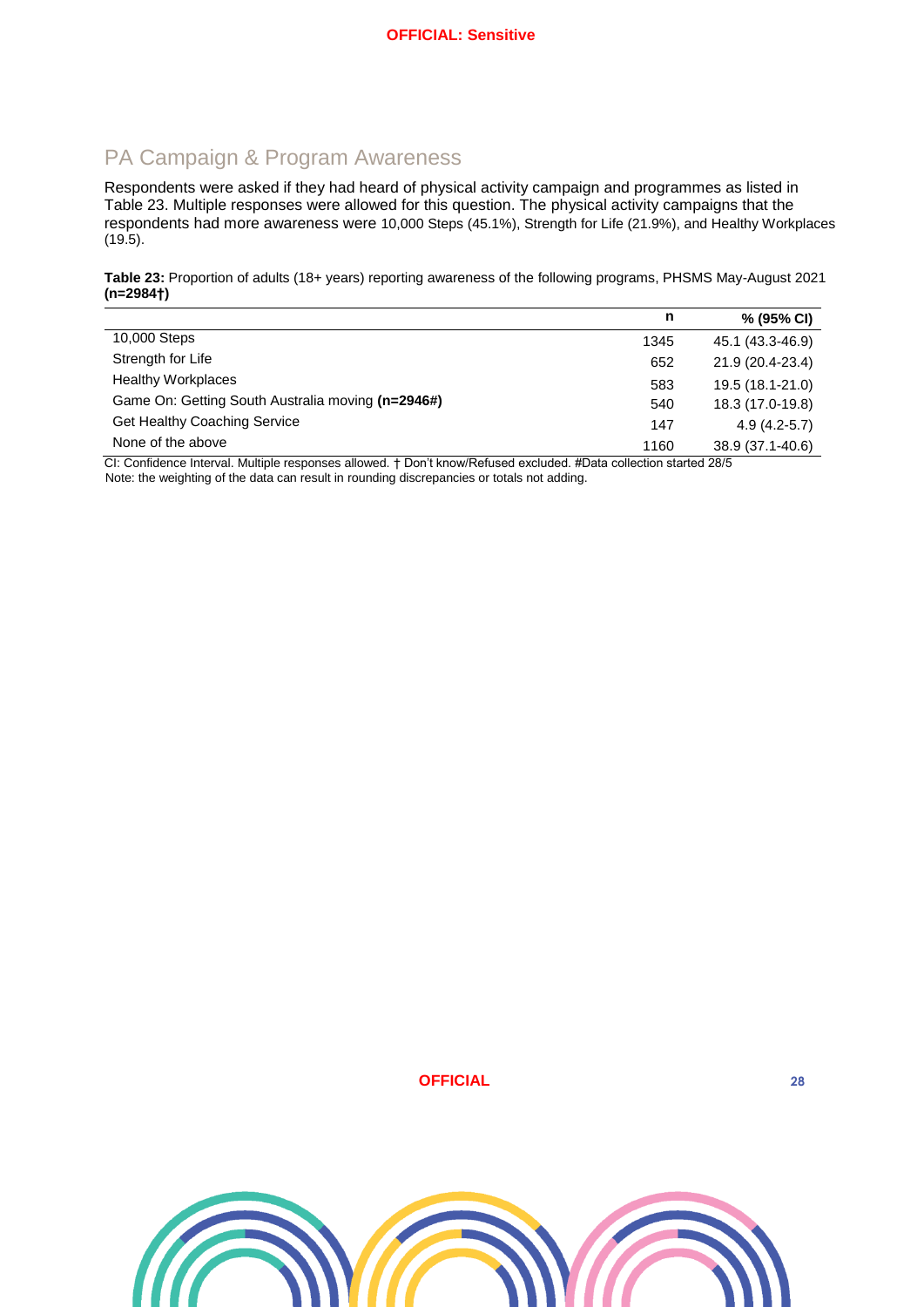## <span id="page-28-0"></span>Chronic Conditions

**Measures:** Respondents were asked if they had been told by a doctor or nurse if they had any of the following chronic health conditions; diabetes, asthma, chronic bronchitis or emphysema (COPD), heart attack/angina/heart disease/stroke or TIA or 'mini stroke' (cardiovascular disease), arthritis, osteoporosis, and cancer. If they responded yes to any of these, they were classified as having a chronic health condition. Respondents were allowed to provide multiple answers to this question.

Chronic conditions data were not collected PHSMS 2019, hence no comparison data are provided below.

[Table 24](#page-28-1) shows that the most common chronic conditions for were arthritis (21.6%), asthma (17.9%), diabetes (11.1%), cardiovascular diseases (10.1%) and cancers (7.5%). [Table 25](#page-28-2) shows that about half of respondents (48.8%) reported having at least one of the previously mentioned chronic health conditions.

<span id="page-28-1"></span>**Table 24:** Proportion of respondents aged ≥18 years reporting chronic health conditions, (PHSMS May-August 2021, **n=3002)**

|                        | n   | %(95 % CI)          |
|------------------------|-----|---------------------|
| Arthritis              | 647 | 21.6 (20.1-23.1)    |
| Asthma                 | 536 | 17.9 (16.5-19.3)    |
| <b>Diabetes</b>        | 332 | $11.1(10.0-12.2)$   |
| Cardiovascular disease | 304 | $10.1 (9.1 - 11.2)$ |
| Cancer                 | 224 | $7.5(6.6-8.4)$      |
| Osteoporosis           | 187 | $6.2(5.4-7.1)$      |
| <b>COPD</b>            | 142 | $4.7(4.0-5.5)$      |

**Note:** The weighting of data can result in rounding discrepancies or totals not adding. CI: Confidence Interval. Multiple responses allowed.

<span id="page-28-2"></span>**Table 25:** Proportion of respondents aged ≥18 years reporting number of chronic health condition\* (PHSMS May-August 2021, **n=3002)**

|                                            | n    | $\%$ (95 % CI)    |
|--------------------------------------------|------|-------------------|
| No chronic condition                       | 1538 | 51.2 (49.4-53.0)  |
| 1 chronic condition                        | 881  | 29.4 (27.7-31.0)  |
| 2 chronic condition                        | 355  | $11.8(10.7-13.0)$ |
| 3 or more chronic condition                | 228  | $7.6(6.7-8.6)$    |
| Have at least one chronic health condition | 1464 | 48.8 (47.0-50.6)  |
| <b>Total</b>                               | 3002 | 100.0             |

**Note:** The weighting of data can result in rounding discrepancies or totals not adding. CI: Confidence Interval.

\* Chronic health condition includes diabetes, asthma, COPD, CVD, arthritis, osteoporosis, and cancer.

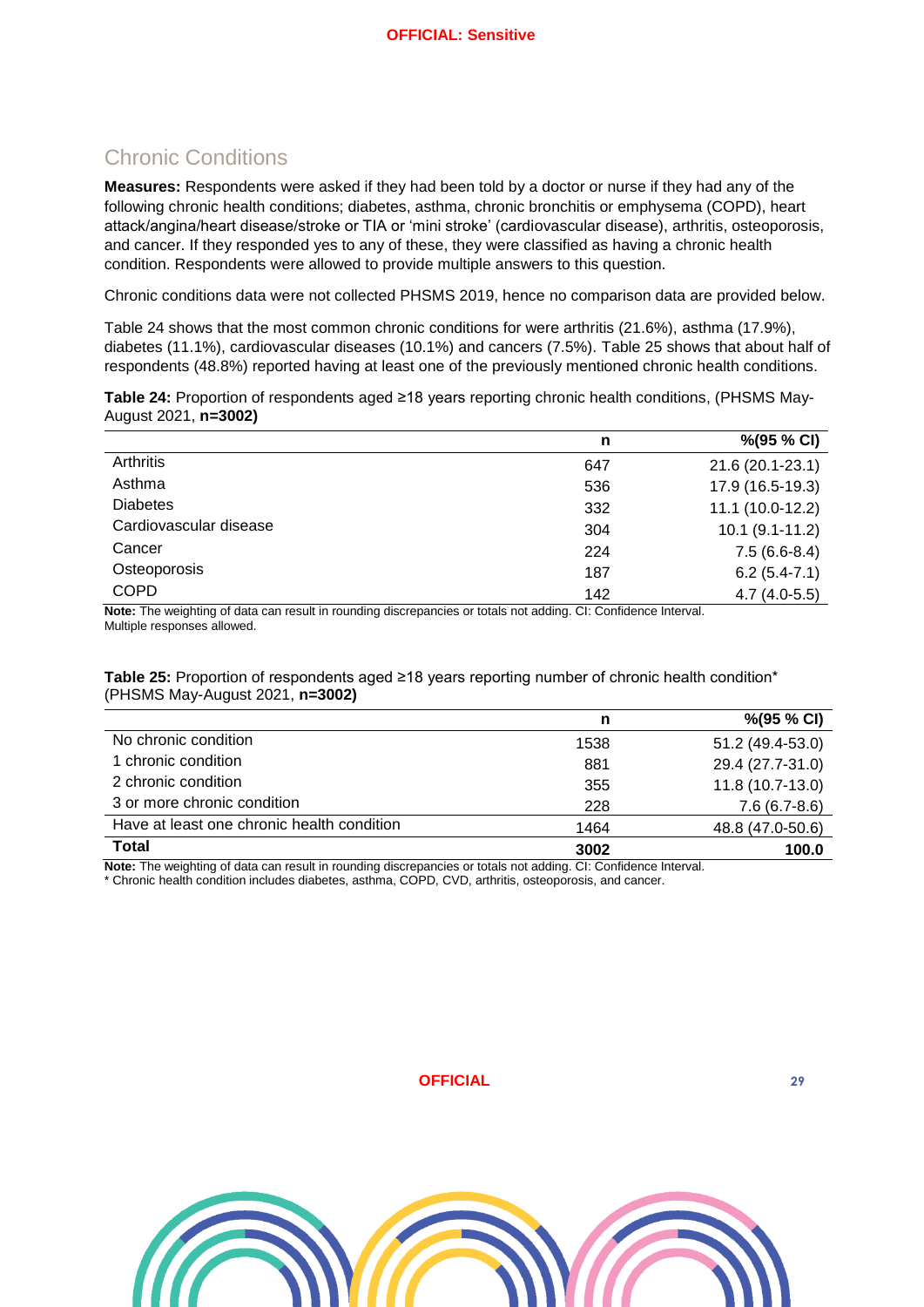The proportions of respondents engaging in any physical activity in categories of minutes per week by chronic health conditions are presented in [Table 26.](#page-29-0) Of those with diabetes (45.3%), Asthma (54.4%), COPD (35.4%), CVD (42.8%), Arthritis (45.3%, Osteoporosis (41.1%), and Cancer (44.4%) engaged in 150+ minuets of physical activity. Of the n=1538 respondents who did not have at least one chronic condition, 66.2% reported engaging in 150+ minuets of physical activity.

[Table 27](#page-29-1) suggests that respondents who had 3 or more chronic condition were significantly less likely to engage in 150+ minutes of physical activity compared to respondents with no or one chronic health conditions

<span id="page-29-0"></span>**Table 26:** Proportion of respondents reporting minutes of physical activity by chronic health conditions (PHSMS May-August 2021, **n^=3002**)

|                                         |     | <b>None</b>      |     | 1-149 minutes    | 150+ minutes |                  |  |  |
|-----------------------------------------|-----|------------------|-----|------------------|--------------|------------------|--|--|
|                                         | n   | % (95 % CI)      | n   | % (95 % CI)      | n            | % (95 % CI)      |  |  |
| Diabetes (n=332)                        | 71  | 21.5 (17.2-26.0) | 110 | 33.2 (28.2-38.3) | 151          | 45.3 (40.2-50.9) |  |  |
| Asthma (n=536)                          | 76  | 14.2 (11.4-17.3) | 168 | 31.4 (27.5-35.4) | 292          | 54.4 (50.2-58.7) |  |  |
| $COPD$ (n=142)                          | 36  | 25.5 (18.7-33.0) | 56  | 39.1 (31.7-47.6) | 50           | 35.4 (27.7-43.3) |  |  |
| Cardiovascular disease                  |     |                  |     |                  |              |                  |  |  |
| $(n=304)$                               | 64  | 21.0 (16.8-25.9) | 110 | 36.2 (30.9-41.7) | 130          | 42.8 (37.3-48.4) |  |  |
| Arthritis (n=647)                       | 144 | 22.3 (19.2-25.6) | 209 | 32.3 (28.8-36.0) | 293          | 45.3 (41.5-49.1) |  |  |
| Osteoporosis (n=187)                    | 44  | 23.4 (17.9-30.0) | 67  | 35.5 (29.2-42.9) | 77           | 41.1 (34.3-48.3) |  |  |
| Cancer (n=224)                          | 49  | 22.0 (16.8-27.6) | 75  | 33.6 (27.5-39.8) | 99           | 44.4 (37.8-50.7) |  |  |
| No chronic health condition<br>(n=1538) | 172 | 11.2 (9.7-12.8)  | 348 | 22.6 (20.6-24.8) | 1018         | 66.2 (63.8-68.5) |  |  |

**Note:** The weighting of data can result in rounding discrepancies or totals not adding. CI: Confidence Interval.

^Don't know/refused response excluded.

<span id="page-29-1"></span>**Table 27:** Proportion of respondents reporting minutes of physical activity by number of chronic health conditions\* (PHSMS May-August 2021, **n^=3002**)

|                               |     | <b>None</b>      |     | 1-149 minutes    | 150+ minutes |                  |  |
|-------------------------------|-----|------------------|-----|------------------|--------------|------------------|--|
|                               | n   | % (95 % CI)      |     | % (95 % CI)      | n            | % (95 % CI)      |  |
| No chronic condition (n=1538) | 172 | $11.2(9.7-12.8)$ | 348 | 22.6 (20.6-24.8) | 1018         | 66.2 (63.8-68.5) |  |
| 1 chronic condition (n=881)   | 130 | 14.8 (12.5-17.2) | 270 | 30.6 (27.7-33.8) | 481          | 54.6 (51.3-57.9) |  |
| 2 chronic condition (n=355)   | 69  | 19.4 (15.6-23.8) | 121 | 34.2 (29.3-39.1) | 165          | 46.4 (41.3-51.7) |  |
| 3 or more chronic condition   | 62  | 27.3 (21.7-33.2) | 83  | 36.5 (30.4-42.8) | -82          | 36.1 (29.9-42.3) |  |
| $(n=228)$                     |     |                  |     |                  |              |                  |  |
| Have at least one chronic     | 262 | 17.9 (16.0-19.9) | 475 | 32.4 (30.1-34.9) | 728          | 49.7 (47.2-52.3) |  |
| health condition (n=1464)     |     |                  |     |                  |              |                  |  |

**Note:** The weighting of data can result in rounding discrepancies or totals not adding. CI: Confidence Interval.

^Don't know/refused response excluded.

\* Chronic health condition includes diabetes, asthma, COPD, CVD, arthritis, osteoporosis, and cancer.

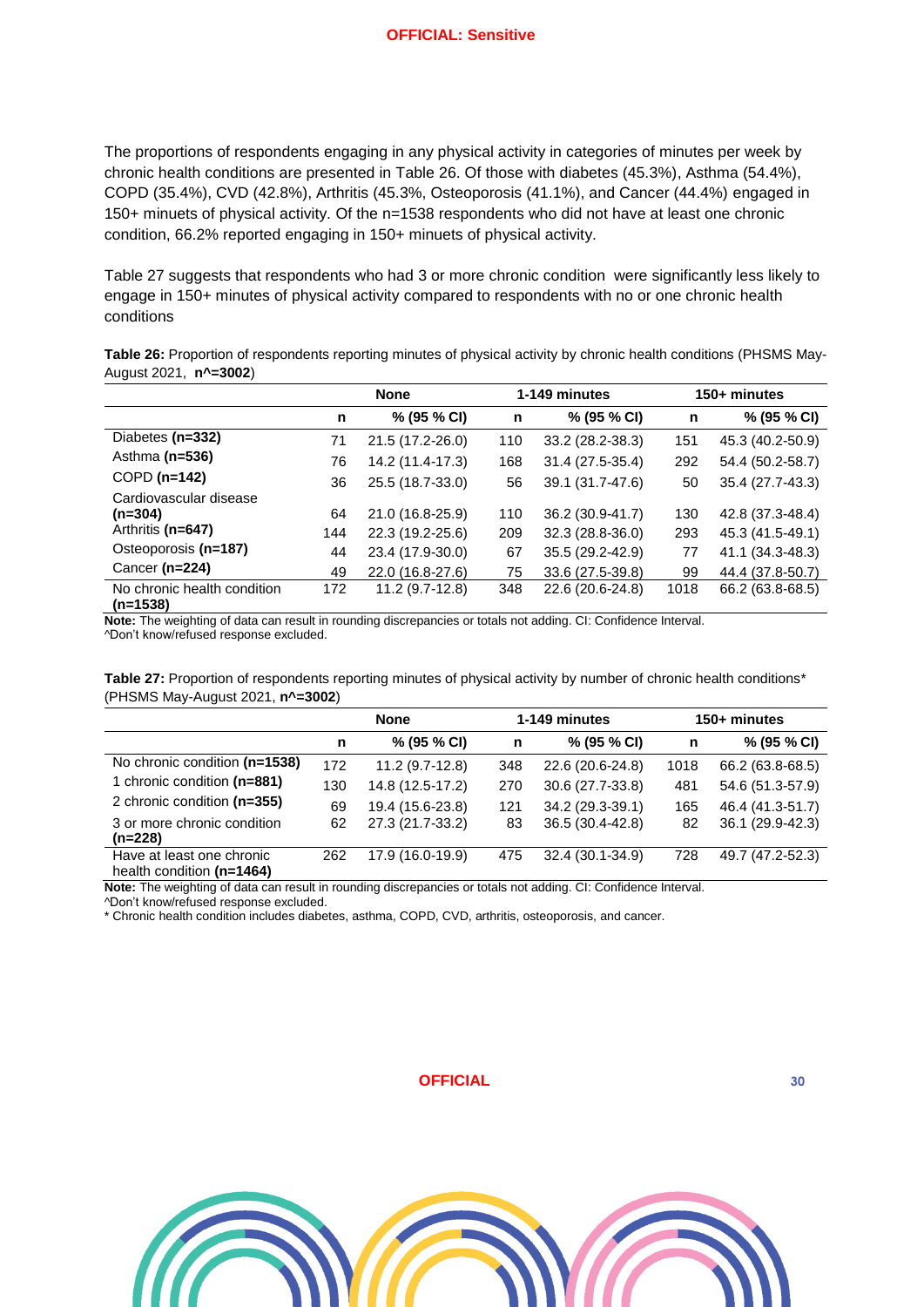The proportions of respondents reporting overall wellbeing by chronic health conditions are presented in [Table 28.](#page-30-0) However, no significant associations were found between overall wellbeing and other chronic conditions.

Of those with diabetes (30.7%), Asthma (26.0%), COPD (14.5%), CVD (26.9%), Arthritis (29.3%, Osteoporosis (26.4%), and Cancer (29.6 %) reported good overall wellbeing. Respondents who had COPD were least likely to report good overall wellbeing compared with respondents with most of other chronic conditions. Of the n=1517 respondents who did not have at least one chronic condition, 31.9% reported good overall wellbeing.

[Table 29](#page-30-1) suggests that respondents who had three or more chronic health conditions were less likely to report good or neutral overall wellbeing.

<span id="page-30-0"></span>**Table 28:** Proportion of respondents reporting overall wellbeing by number of chronic health conditions (PHSMS May-August 2021, **n^=2962**)

|                                           |     | Good wellbeing    | badly | Scoring neither well/ | Poor wellbeing |                  |  |
|-------------------------------------------|-----|-------------------|-------|-----------------------|----------------|------------------|--|
|                                           | n   | % (95 % CI)       | n     | % (95 % CI)           | n              | % (95 % CI)      |  |
| Diabetes (n=331)                          | 102 | 30.7 (26.0-35.9)  | 108   | 32.6 (27.7-37.8)      | 122            | 36.7 (31.8-42.2) |  |
| Asthma (n=528)                            | 137 | 26.0 (22.3-29.8)  | 188   | 35.6 (31.6-39.8)      | 203            | 38.4 (34.4-42.7) |  |
| COPD (n=141)                              | 20  | 14.5 (9.2-20.6)   | 47    | 33.0 (26.0-41.4)      | 74             | 52.5 (44.3-60.6) |  |
| Cardiovascular disease<br>(n=301)         | 81  | 26.9 (22.1-32.1)  | 105   | 34.8 (29.7-40.4)      | 115            | 38.3 (32.9-43.8) |  |
| Arthritis (n=636)                         | 186 | 29.3 (25.8-32.9)  | 246   | 38.7 (35.0-42.5)      | 204            | 32.0 (28.5-35.8) |  |
| Osteoporosis (n=186)                      | 49  | 26.4 (20.4-33.0)  | 69    | 37.1 (30.4-44.2)      | 68             | 36.6 (29.9-43.6) |  |
| Cancer (n=222)                            | 66  | 29.6 (24.0-36.0)  | 91    | 41.1 (34.7-47.5)      | 65             | 29.3 (23.6-35.5) |  |
| No chronic health condition<br>$(n=1517)$ | 484 | $31.9(29.6-34.3)$ | 594   | 39.1 (36.7-41.6)      | 439            | 29.0 (26.7-31.3) |  |

**Note:** The weighting of data can result in rounding discrepancies or totals not adding. CI: Confidence Interval.

^Don't know/refused response excluded.

<span id="page-30-1"></span>**Table 29:** Proportion of respondents reporting overall wellbeing by number of chronic health conditions\* (PHSMS May-August 2021, **n^=2962**)

|                                                        |                       | Good wellbeing   | badly       | Scoring neither well/ | Poor wellbeing |                  |  |
|--------------------------------------------------------|-----------------------|------------------|-------------|-----------------------|----------------|------------------|--|
|                                                        | % (95 % CI)<br>n<br>n |                  | % (95 % CI) | n                     | % (95 % CI)    |                  |  |
| No chronic condition (n=1517)                          | 484                   | 31.9 (29.6-34.3) | 594         | 39.1 (36.7-41.6)      | 439            | 29.0 (26.7-31.3) |  |
| 1 chronic condition (n=870)                            | 267                   | 30.7 (27.7-33.8) | 327         | 37.6 (34.4-40.8)      | 275            | 31.7 (28.6-34.8) |  |
| 2 chronic condition n=348)                             | 105                   | 30.3 (25.5-35.1) | 129         | 37.1 (32.1-42.2)      | 114            | 32.6 (28.0-37.8) |  |
| 3 or more chronic condition<br>$n=227$                 | 49                    | 21.6 (16.6-27.3) | 79          | 35.0 (28.8-41.2)      | 98             | 43.4 (36.8-49.7) |  |
| Have at least one chronic<br>health condition (n=1445) | 422                   | 29.2 (26.9-31.6) | 536         | 37.1 (34.6-39.6)      | 488            | 33.7 (31.4-36.2) |  |

**Note:** The weighting of data can result in rounding discrepancies or totals not adding. CI: Confidence Interval.

^Don't know/refused response excluded.

\* Chronic health condition includes diabetes, asthma, COPD, CVD, arthritis, osteoporosis, and cancer.

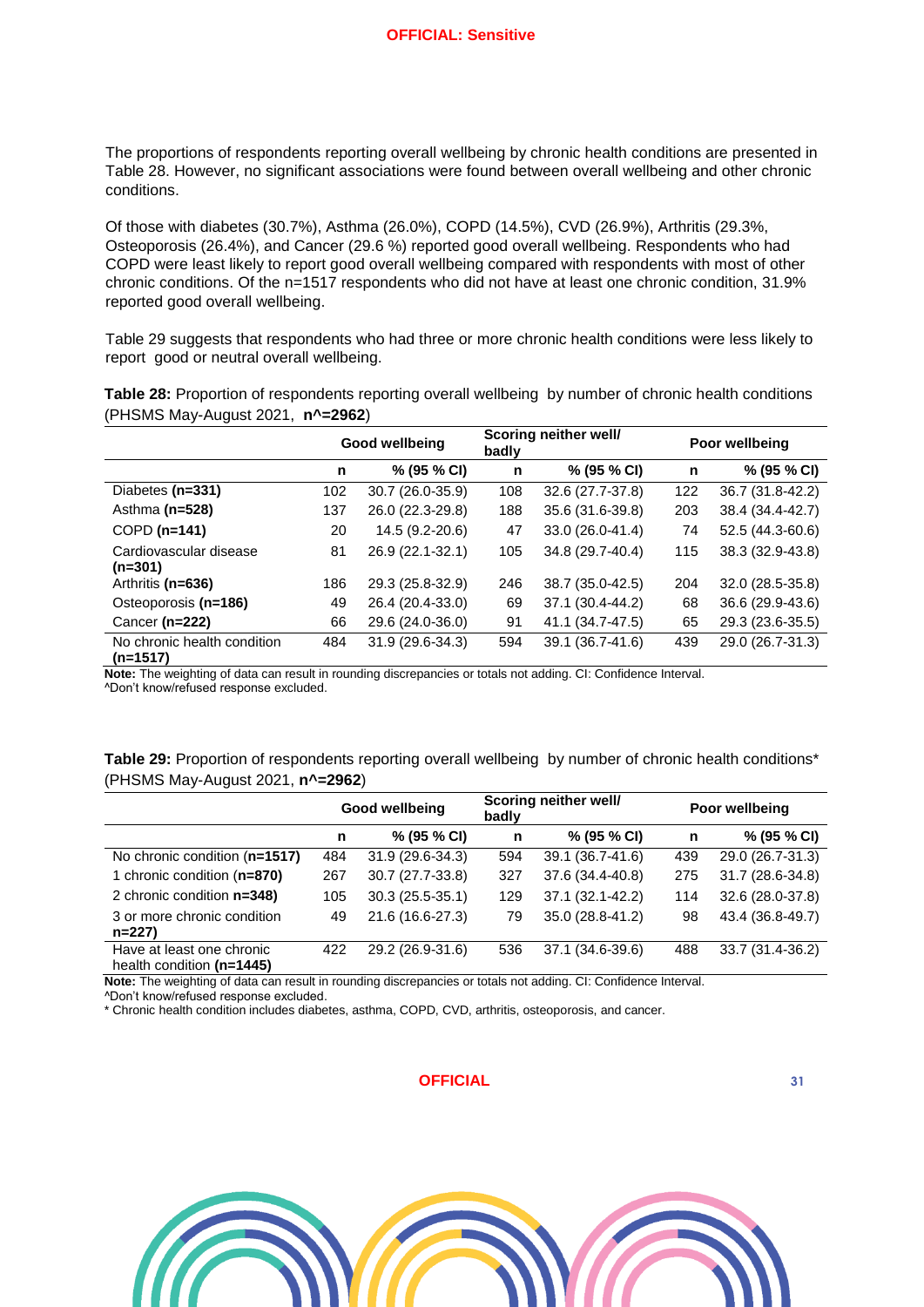#### **OFFICIAL: Sensitive**

The proportions of respondents with or without a chronic health conditions\* engaging in physical activity by overall wellbeing are presented in [Table 30.](#page-31-0) Of the respondents who engaged in 150+ minutes of physical activity and had a chronic health condition, 34.0% reported a good overall wellbeing. These proportions were not significantly different while compared to the respondents who did not have chronic conditions.

<span id="page-31-0"></span>Table 30: Proportion of respondents with or without a chronic health conditions<sup>\*</sup> engaging in physical activity by overall wellbeing (PHSMS May-August 2021 **n^=2962**)

|                   | Have chronic condition                |                  |     |                  |      | Do not have chronic condition |                        |                        |     |                  |             |                      |
|-------------------|---------------------------------------|------------------|-----|------------------|------|-------------------------------|------------------------|------------------------|-----|------------------|-------------|----------------------|
|                   | 1-149min PA<br>150+ min PA<br>None PA |                  |     |                  |      |                               | 1-149min PA<br>None PA |                        |     |                  | 150+ min PA |                      |
|                   |                                       | % (95 % CI)      | n   | % (95 % CI)      | n    | % (95 % CI)                   | n                      | % (95 % CI)            |     | % (95 % CI)      | n           | % (95 % CI)          |
| Good wellbeing    | 60                                    | 23.5 (18.5-28.8) | 117 | 25.0 (21.1-28.9) | 244  | 34.0 (30.6-37.5)              | 57                     | $33.7(26.9-41.1)$      | 106 | 30.7 (26.0-35.7) | 321         | 32.0 (29.2-34.9)     |
| Neutral wellbeing | 84                                    | 32.6 (27.2-38.6) | 176 | 37.6 (33.2-41.9) | 275  | 38.3 (34.8-41.9)              | 61                     | 36.2 (29.1-43.5)   134 |     | 38.7 (33.8-44.1) | 399         | 39.8 (36.8-42.8)     |
| Poor wellbeing    | 113                                   | 43.9 (38.0-50.1) | 176 | 37.5 (33.2-41.9) | 199  | 27.7 (24.5-31.1)              | 51                     | 30.1 (23.6-37.4)   106 |     | 30.6 (26.0-35.7) |             | 283 28.2 (25.5-31.1) |
| Total             | 169                                   | 100.0            | 345 | 100.0            | 1003 | 100.0                         | 257                    | 100.0                  | 470 | 100.0            | 718         | 100.0                |

**Note:** The weighting of data can result in rounding discrepancies or totals not adding. CI: Confidence Interval.

^Don't know/refused response excluded. \* Chronic health condition includes diabetes, asthma, COPD, CVD, arthritis, osteoporosis, and cancer.



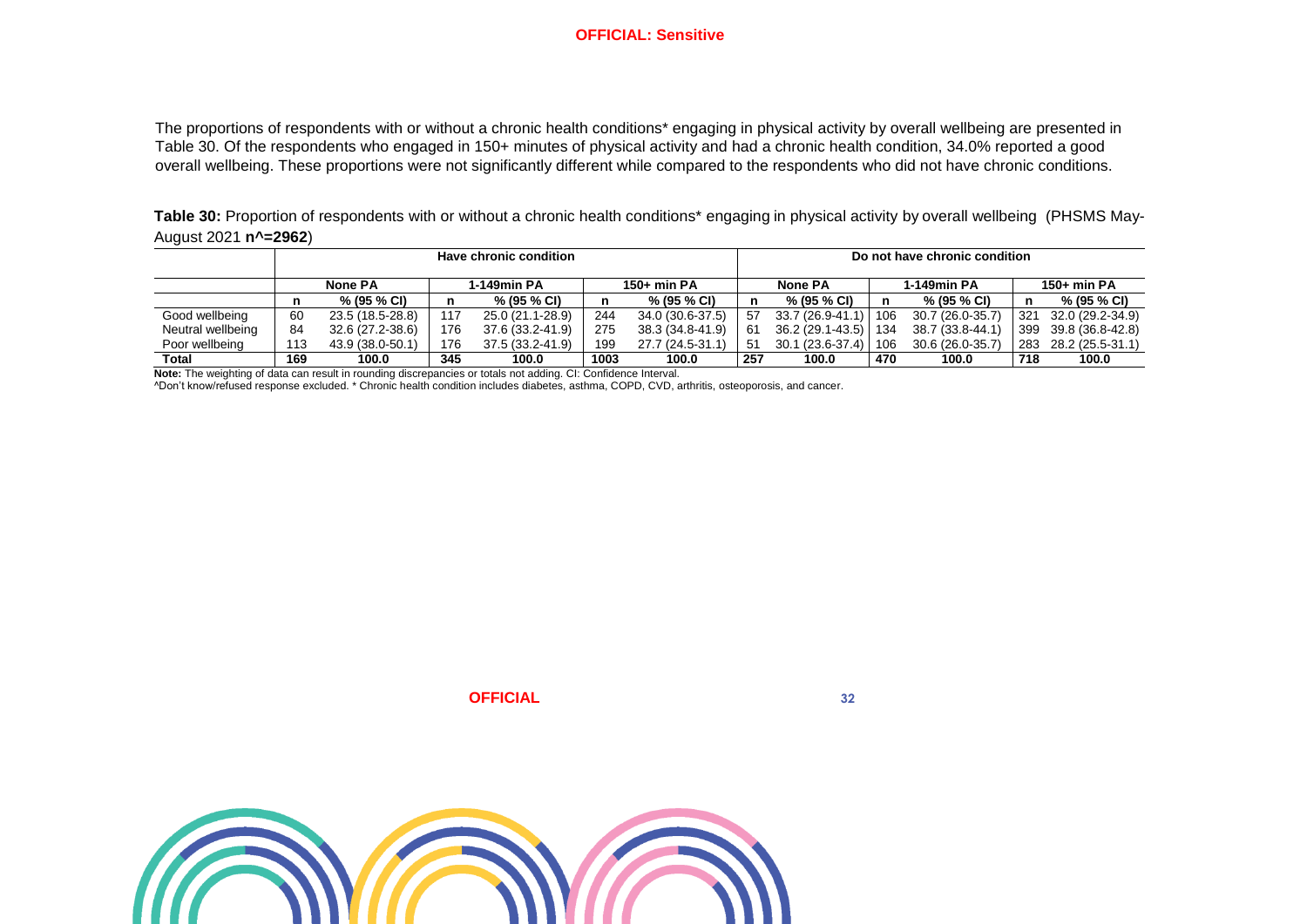## <span id="page-32-0"></span>**Summary**

The data presented in this report are from the Population Health Survey Module System survey conducted in May to August 2021 and compares physical activity measures collected in April 2019 (PHSMS). The survey aimed to provide a comprehensive overview of adult sport and physical activity in South Australia.

The majority of questions were adapted from the 'Active Lives' survey published by Sports England, with some additional modules regarding health and wellbeing and volunteering were included.

The core physical activity questions yielded several measures of activity which were presented in the report. Data were presented for engagement in activities in the past 12-months. The questions culminated in being able to determine the proportion of adults who engaged in at least 150 minutes of any physical activity. Differences in engagement in physical activity between demographic groups were reported, as well as health outcomes.

The data presented are descriptive in nature, and present the basic findings of the questions within the survey. Data should be interpreted with caution for many of the tables investigating physical activity by various health and community outcomes, as reverse causality is unknown.